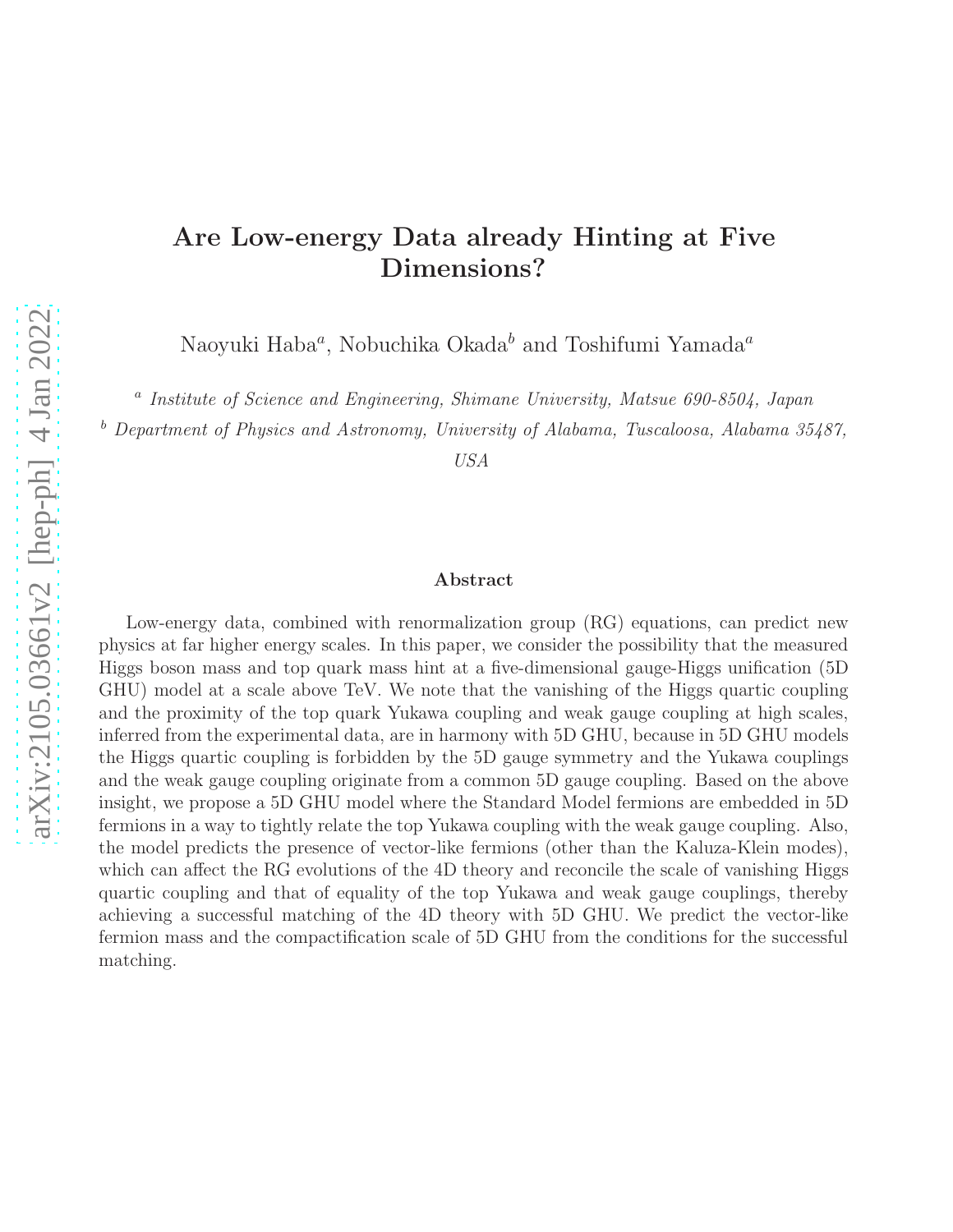# 1 Introduction

In the Standard Model (SM), the Higgs quartic coupling exhibits an interesting property that it vanishes at an energy scale below the Planck scale along renormalization group (RG) evolutions. This property is usually interpreted as implying metastability of our vacuum [\[1\]](#page-18-0) as the Higgs quartic coupling turns negative above that scale. Another interpretation  $[2, 3, 4, 5]$  $[2, 3, 4, 5]$  $[2, 3, 4, 5]$  $[2, 3, 4, 5]$  is that the SM is matched, around the scale of vanishing Higgs quartic coupling, with a model of gauge-Higgs unification  $[6, 7, 8, 9, 10, 11]$  $[6, 7, 8, 9, 10, 11]$  $[6, 7, 8, 9, 10, 11]$  $[6, 7, 8, 9, 10, 11]$  $[6, 7, 8, 9, 10, 11]$  $[6, 7, 8, 9, 10, 11]$ <sup>[1](#page-1-0)</sup> in five dimensions (5D GHU), where the SM Higgs field is identified with the fifth dimensional component of a gauge field whose quartic coupling is forbidden by the 5D gauge symmetry.

Although less noted, the top quark Yukawa coupling and the weak gauge coupling also show an interesting feature that they become equal at the energy scale of  $O(10^8)$  GeV. This suggests that the two couplings may have a common origin in some new physics above that scale. Indeed, in 5D GHU, the SM Yukawa interactions are part of an extension of the weak interaction and the Yukawa couplings are tied with the weak gauge coupling.

Motivated by the above insights, we propose a model in which the scale where the Higgs quartic coupling vanishes is reconciled with the scale where the top quark Yukawa coupling equals the weak gauge coupling, and this common scale is interpreted as the scale where 5D GHU emerges.

Our model is characterized by the direct embedding of the SM fermions into 5D bulk fermions. Here, we introduce 5D fermions in 3 representation of  $SU(3)_W$  gauge group that extends the  $SU(2)_W$  weak gauge group. After orbifold compactification, one 5D fermion yields one isospin-doublet and one isospin-singlet 4D fermions of opposite chiralities as the massless modes, which are directly identified with an isospin-doublet and an isospin-singlet SM quarks or leptons. Consequently, all the SM Yukawa couplings are identical with the weak gauge coupling at this stage. Small Yukawa couplings other than the top quark Yukawa coupling are reproduced by introducing 4D vector-like fermions at an orbifold fixed point that mix with the massless modes of 5D fermions [2](#page-1-1) . The above structure materializes the idea that the Yukawa couplings and the weak gauge coupling are basically the same entity and this fact is encoded in the value of the top quark Yukawa coupling. Thus, this structure is aligned with our motivation to interpret the scale of equality of the top Yukawa coupling and weak gauge coupling, as the scale of 5D GHU.

Another characteristic of our model is the presence of vector-like fermions (other than

<span id="page-1-0"></span><sup>1</sup>For early work on extradimensional models, see, e.g., Refs. [\[12,](#page-19-6) [13\]](#page-19-7).

<span id="page-1-1"></span><sup>&</sup>lt;sup>2</sup>In the next section, we will show that it is the square sum of the up-type and down-type quark Yukawa matrices that is related to the weak gauge coupling. Hence, the bottom quark Yukawa coupling can be small without help of the additional 4D vector-like fermions.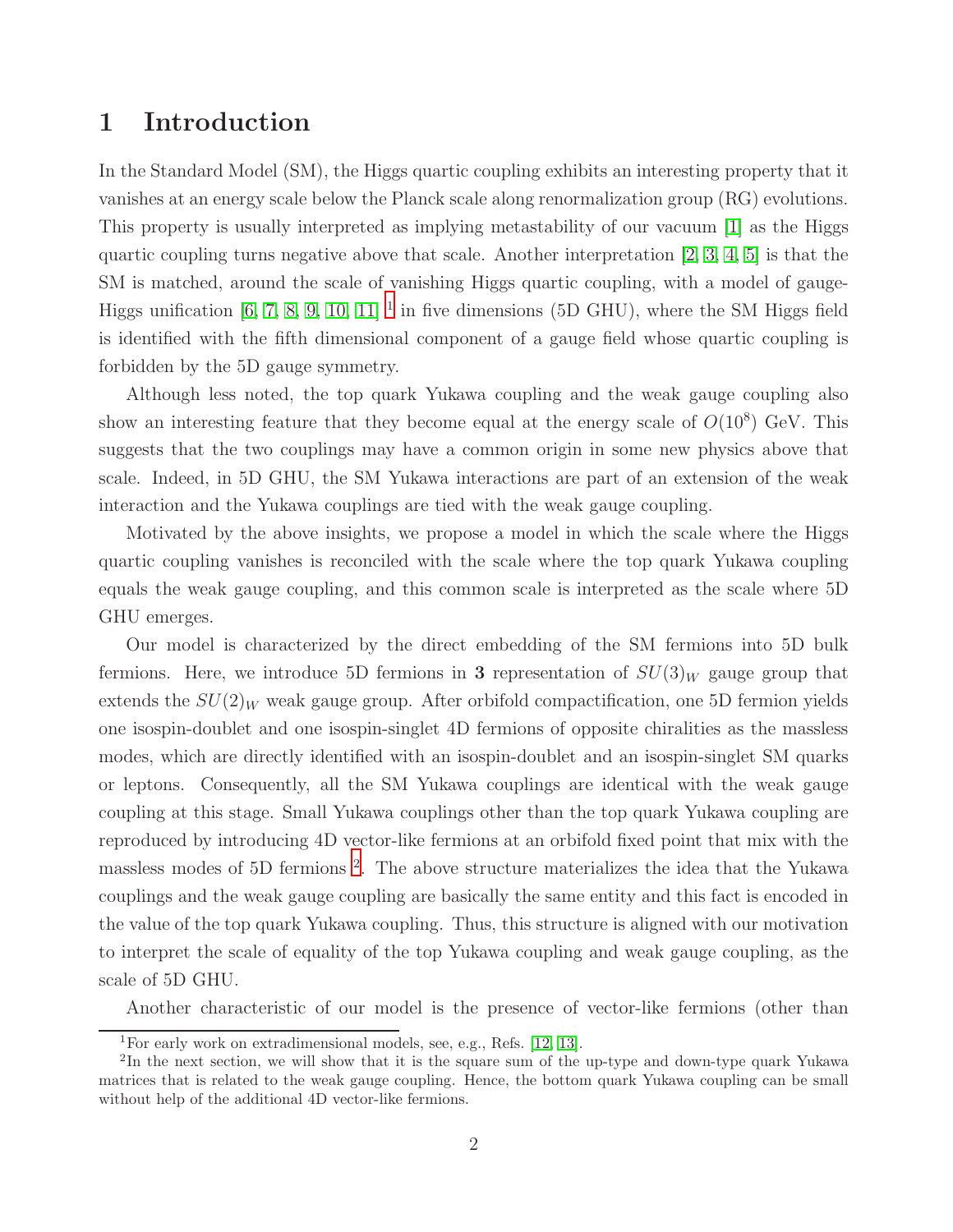Kaluza-Klein modes) that is not arbitrary but is required by the model structure. They are important not only theoretically, but also phenomenologically; since their mass can be smaller than the compactification scale, they can change the RG evolutions of the 4D theory and achieve its matching with the 5D GHU theory. In fact, they can amend a discrepancy in the SM between the scale of equality of the top Yukawa and weak gauge couplings and the scale of vanishing Higgs quartic coupling, thereby making the matching of the 4D and 5D theories successful.

It should be noted that our model is not intended to solve the hierarchy problem of the Higgs mass, and the compactification scale can be much larger than TeV scale.

Previously, the unification of the weak gauge coupling and top quark Yukawa coupling in a high-scale 5D GHU model has been discussed in Ref. [\[14\]](#page-19-8), but only in a toy model. We in this paper investigate the unification of the two couplings in a complete, realistic model, and further relate the unification with the high-scale vanishing of the Higgs quartic coupling.

This paper is organized as follows. In Section [2,](#page-2-0) we present our model. In Section [3,](#page-7-0) we determine the mass of the vector-like fermions and the compactification scale of 5D GHU, by solving the RG equations of the 4D theory made of the SM content and the vector-like fermions, and matching it with the 5D GHU theory. Section [4](#page-11-0) summarizes the paper.

### <span id="page-2-0"></span>2 Model

We consider  $SU(3)_C \times SU(3)_W \times U(1)_V$  gauge theory in a flat 5D spacetime whose fifth dimension is compactified on  $S^1/Z_2$  orbifold. We write the fifth coordinate as y, and the  $S^1$ is obtained by the identification of y with  $y + 2\pi R$ . The  $S^1/Z_2$  orbifold is then obtained by identifying y with  $-y$ .  $SU(3)_C$  is the SM QCD gauge group, and  $SU(3)_W \times U(1)_V$  incorporates the electroweak gauge groups. We denote the  $SU(3)_W$  gauge field by  $(W_\mu, W_5)$  and the  $U(1)_V$ gauge field by  $(V_{\mu}, V_5)$ , where  $\mu = 0, 1, 2, 3$ . The fields transform under the  $Z_2$  as

<span id="page-2-1"></span>
$$
W_{\mu}(y) = PW_{\mu}(-y)P^{\dagger}, \qquad W_5(y) = -PW_5(-y)P^{\dagger},
$$
  
\n
$$
V_{\mu}(y) = V_{\mu}(-y), \qquad V_5(y) = -V_5(-y),
$$
  
\n
$$
P = \begin{pmatrix} -1 & 0 & 0 \\ 0 & -1 & 0 \\ 0 & 0 & 1 \end{pmatrix},
$$
\n(1)

and accordingly  $SU(3)_W \times U(1)_V$  is broken into  $SU(2)_W \times U(1)_W \times U(1)_V$  at  $y = 0, \pi R$ . Gauge group  $U(1)_W \times U(1)_V$  is further broken into SM hypercharge  $U(1)_Y$  by a brane-localized scalar field in  $(1, 1, -\frac{1}{2\nu})$  $\frac{1}{2\sqrt{3}}, \frac{1}{2\sqrt{3}}$  $\frac{1}{2\sqrt{3}}$ ) representation of  $SU(3)_C \times SU(2)_W \times U(1)_W \times U(1)_V$ , denoted by  $\phi$ ,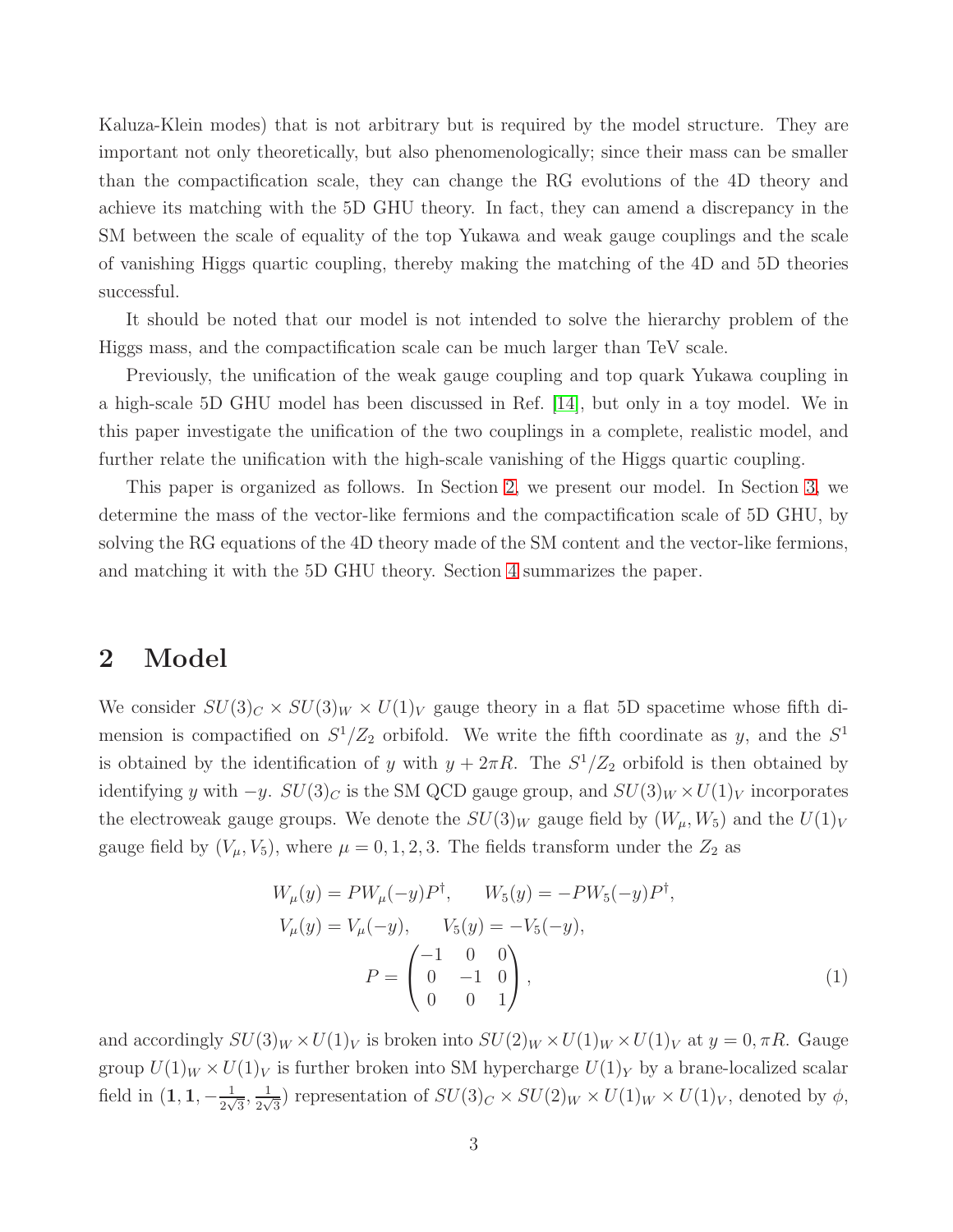that develops a vacuum expectation value (VEV). Accordingly, the hypercharge  $Q<sub>Y</sub>$  is given in terms of the  $U(1)_W$  charge  $Q_W$  and the  $U(1)_V$  charge  $Q_V$  by

$$
Q_Y = \frac{1}{\sqrt{3}} (Q_W + Q_V). \tag{2}
$$

The four-dimensional components of the  $SU(2)_W \times U(1)_Y$  gauge fields have massless modes, which are identified with the SM electroweak gauge fields. The fifth dimensional component of the  $SU(3)_W/(SU(2)_W \times U(1)_W)$  gauge field has massless KK mode, which is identified with the SM Higgs field,  $H$ , as

$$
W_5|_{\text{massless KK}} = \frac{1}{\sqrt{2}} \begin{pmatrix} O & H \\ H^{\dagger} & 0 \end{pmatrix}.
$$
 (3)

We introduce three copies of four bulk 5D fermions in  $(\bar{3}, 3, -\frac{1}{\sqrt{2}})$  $(\overline{3},3,0),\ (1,3,-\frac{2}{\sqrt{2}})$  $\frac{1}{3}$ ),  $(1, 3, \frac{1}{\sqrt{2}})$  $\frac{1}{3}$ ) representations of  $SU(3)_C \times SU(3)_W \times U(1)_V$ , denoted by  $\Psi_{u^c}^i$ ,  $\Psi_{d}^i$ ,  $\Psi_{e}^i$ ,  $\Psi_{\nu^c}^i$  with  $i = 1, 2, 3$ . The three copies correspond to the three generations of the SM. The 5D fermions transform under the  $Z_2$  as <sup>[3](#page-3-0)</sup>

<span id="page-3-2"></span>
$$
\Psi_{u^c}^i(-y) = -\gamma_5 P \Psi_{u^c}^i(y), \tag{4}
$$

$$
\Psi_d^i(-y) = \gamma_5 P \Psi_d^i(y), \tag{5}
$$

$$
\Psi_e^i(-y) = \gamma_5 P \Psi_e^i(y), \tag{6}
$$

$$
\Psi_{\nu^c}^i(-y) = -\gamma_5 P \Psi_{\nu^c}^i(y). \tag{7}
$$

The 5D fermions are summarized in Table [1.](#page-3-1)

Table 1: The gauge and  $Z_2$  charges of the 5D fermions. i is the flavor index with  $i = 1, 2, 3$ .

<span id="page-3-1"></span>

|                                            | $SU(3)_C$ | $\mid SU(3)_W \mid$ |            | $Z_2$ transformation                                                                                                                   |
|--------------------------------------------|-----------|---------------------|------------|----------------------------------------------------------------------------------------------------------------------------------------|
| $\Psi_{u^c}^i$<br>$\Psi^i_{J}$<br>$\Psi^i$ | $\bar{3}$ |                     | $\sqrt{3}$ | $\Psi_{u^c}^i(-y) = -\gamma_5 P \Psi_{u^c}^i(y)$<br>$\Psi_d^i(-y) = \gamma_5 P \Psi_d^i(y)$<br>$\Psi_e^i(-y) = \gamma_5 P \Psi_e^i(y)$ |
| $\Psi^i_{\nu^c}$                           |           |                     |            | $\Psi_{\nu}^{i}(-y) = -\gamma_{5} P \Psi_{\nu}^{i}(y)$                                                                                 |

From the  $Z_2$  charge assignments, we find that the following chiral fields with  $SU(3)_C \times SU(2)_W \times$ 

<span id="page-3-0"></span><sup>3</sup>Since  $\Psi_{u^c}^i$ ,  $\Psi_{d}^i$ ,  $\Psi_{v^c}^i$  are in **3** representation of  $SU(3)_W$ , the same P as Eq. [\(1\)](#page-2-1) enters Eqs. [\(4\)](#page-3-2)-[\(7\)](#page-3-2).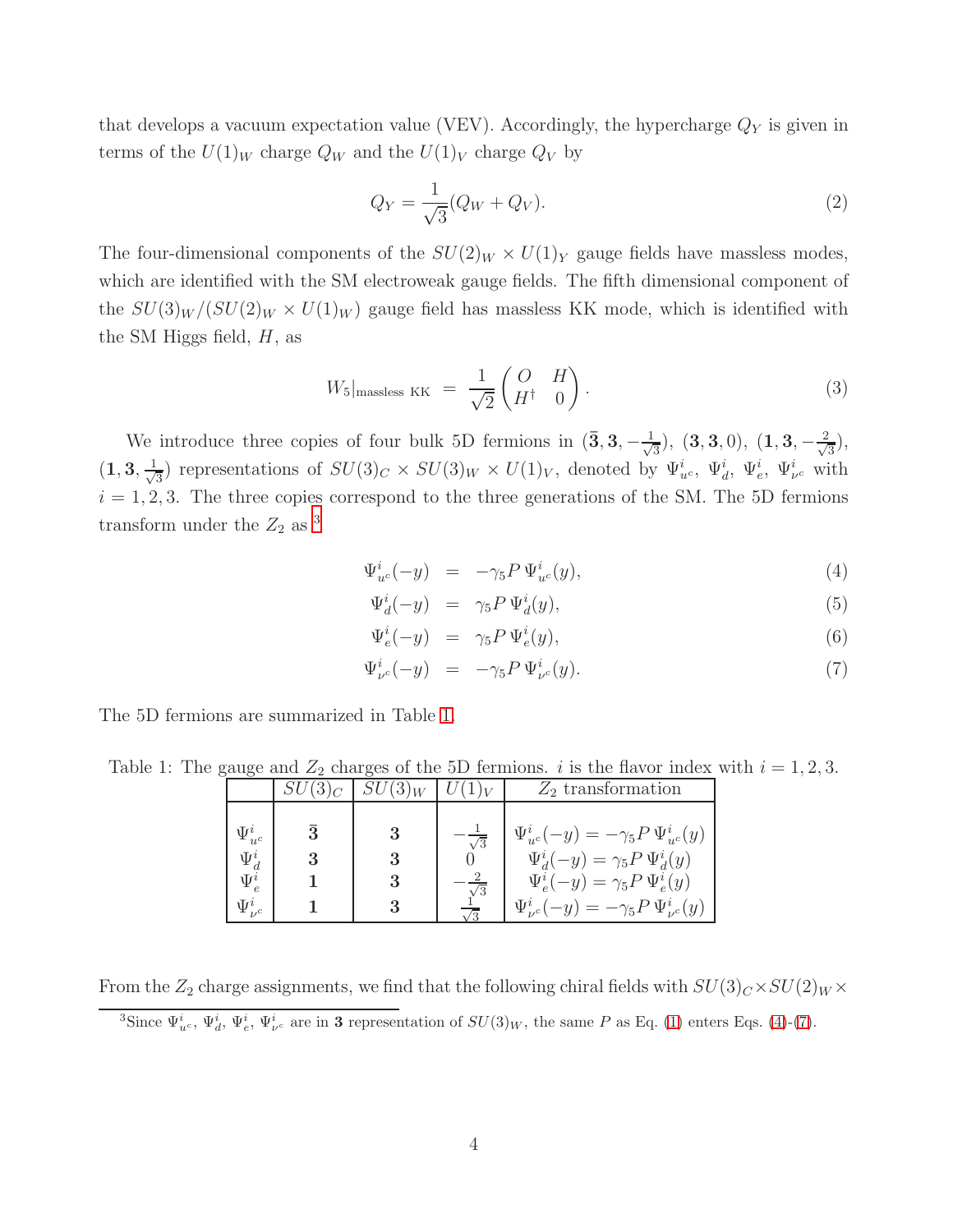$U(1)_W \times U(1)_V$  charges possess massless KK modes:

<span id="page-4-1"></span>Right-handed 
$$
\left(\overline{\mathbf{3}}, \mathbf{2}, \frac{1}{2\sqrt{3}}, -\frac{1}{\sqrt{3}}\right)
$$
 component of  $\Psi_{u^c}^i$  (8)

Left-handed 
$$
\left(\bar{\mathbf{3}}, \mathbf{1}, -\frac{1}{\sqrt{3}}, -\frac{1}{\sqrt{3}}\right)
$$
 component of  $\Psi_{u^c}^i$  (9)

Left-handed 
$$
\left(3, 2, \frac{1}{2\sqrt{3}}, 0\right)
$$
 component of  $\Psi_d^i$  (10)

Right-handed 
$$
\left(3, 1, -\frac{1}{\sqrt{3}}, 0\right)
$$
 component of  $\Psi_d^i$  (11)

Left-handed 
$$
\left(1, 2, \frac{1}{2\sqrt{3}}, -\frac{2}{\sqrt{3}}\right)
$$
 component of  $\Psi_e^i$  (12)

Right-handed 
$$
\left(1, 1, -\frac{1}{\sqrt{3}}, -\frac{2}{\sqrt{3}}\right)
$$
 component of  $\Psi_e^i$  (13)

Right-handed 
$$
\left(1, 2, \frac{1}{2\sqrt{3}}, \frac{1}{\sqrt{3}}\right)
$$
 component of  $\Psi_{\nu^c}^i$  (14)

Left-handed 
$$
\left(1, 1, -\frac{1}{\sqrt{3}}, \frac{1}{\sqrt{3}}\right)
$$
 component of  $\Psi_{\nu^c}^i$  (15)

At this stage, there are chiral anomalies with respect to the  $U(1)_V$  gauge group. These anomalies should be cancelled, and to achieve the cancellation, we introduce 4D chiral fermions of Table [2](#page-4-0) at an orbifold fixed point  $y = 0$ :

Table 2: The gauge charges and chirality of the 4D fermions localized at  $y = 0$ . *i* is the flavor index with  $i = 1, 2, 3$ .

<span id="page-4-0"></span>

|                                | $\mathbf{u}$ |             | chirality                    |
|--------------------------------|--------------|-------------|------------------------------|
| $\psi^i_{qR}$<br>$2/y^{\iota}$ |              | $2\sqrt{3}$ | Right-handed<br>Right-handed |

The presence of 4D fermions  $\psi_{qR}^i$ ,  $\psi_{\ell R}^i$  is probably a consequence of more fundamental physics that underlies the orbifolding. In the present paper, however, we adhere to the orbifold picture and introduce the 4D fermions by hand.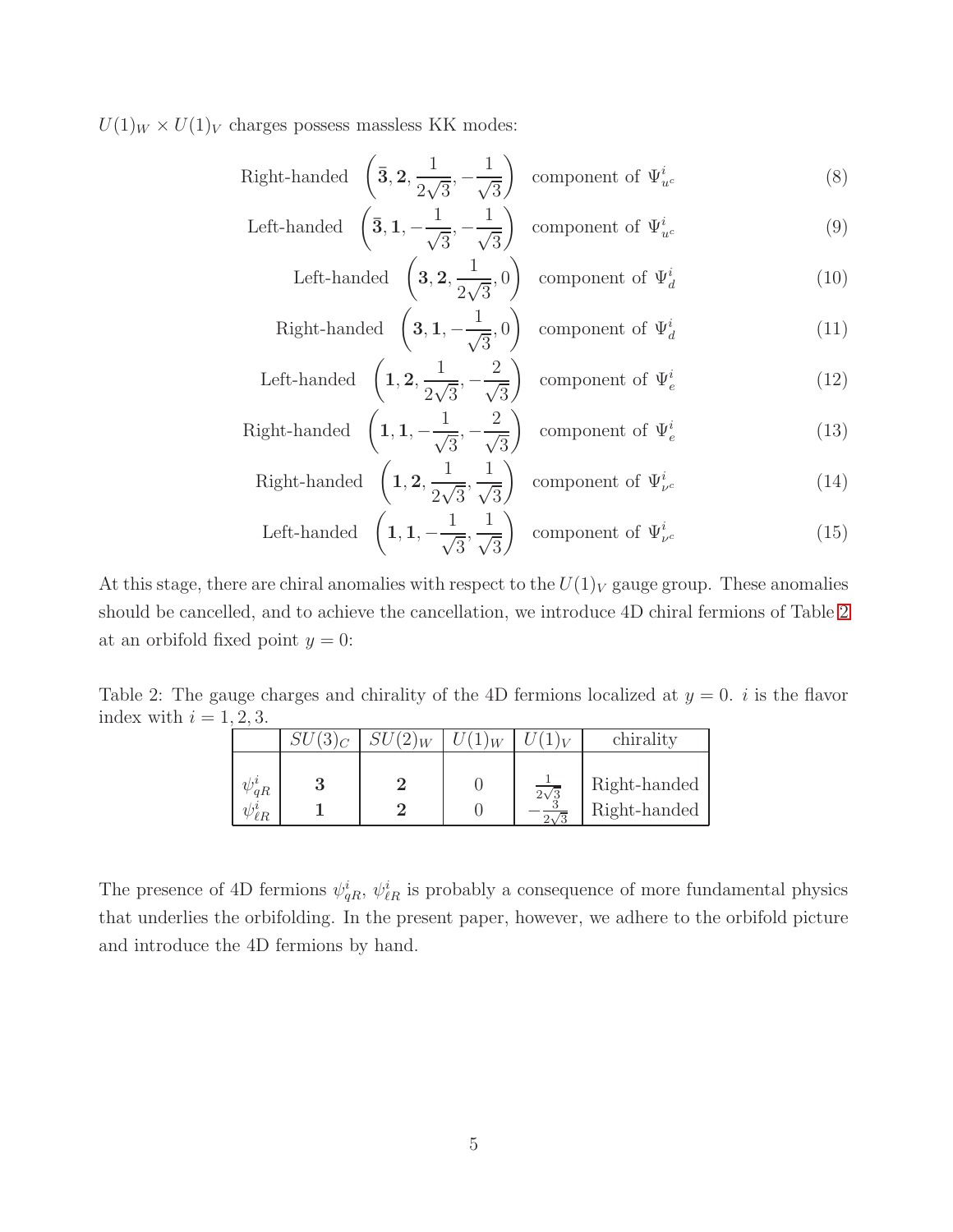The most generic 5D action is

$$
S = \int d^4x \int_{-\pi R}^{\pi R} dy - \frac{1}{2} \text{tr} \left[ W_{MN} W^{MN} \right] - \frac{1}{4} V_{MN} V^{MN}
$$
  
+  $i \overline{\Psi}_{uc}^i \Gamma^M D_M \Psi_{uc}^i + i \overline{\Psi}_d^i \Gamma^M D_M \Psi_d^i + i \overline{\Psi}_e^i \Gamma^M D_M \Psi_e^i + i \overline{\Psi}_{\nu c}^i \Gamma^M D_M \Psi_{\nu c}^i$   
+  $\delta(y) \left[ i \psi_{qR}^{i \dagger} \bar{\sigma}^{\mu} D_{\mu} \psi_{qR}^{i} + i \psi_{\ell R}^{i \dagger} \bar{\sigma}^{\mu} D_{\mu} \psi_{\ell R}^{i}$   
-  $\psi_{qR}^{i T} \left\{ A_{ij} \phi i \sigma_2 \Psi_{uc}^j |_{R} + B_{ij} \phi^{\dagger} \Psi_{d}^j |_{L}^* \right\} - \psi_{\ell R}^{i T} \left\{ C_{ij} \phi^{\dagger} \Psi_{e}^j |_{L}^* + E_{ij} \phi i \sigma_2 \Psi_{\nu c}^j |_{R} \right\}$   
+H.c. (16)

where spacetime indices M, N run as  $M, N = 0, 1, 2, 3, 5$ , and  $D_M, D_\mu$  denote gauge-covariant derivatives.  $\Psi_{u^c}^j|_R$ ,  $\Psi_d^j|_L$ ,  $\Psi_{v^c}^j|_R$  denote the 4D-decomposed components of the 5D bulk fermions with the indicated chirality that are in  $SU(2)_W$  doublet representation, listed in Eqs.  $(8), (10), (12), (14)$  $(8), (10), (12), (14)$  $(8), (10), (12), (14)$  $(8), (10), (12), (14)$  $(8), (10), (12), (14)$  $(8), (10), (12), (14)$ .  $A_{ij}, B_{ij}, C_{ij}, E_{ij}$  denote their coupling constants with 4D localized fermions  $\psi_{qR}^i, \psi_{\ell R}^i$  and the  $U(1)_W \times U(1)_V$ -breaking scalar  $\phi$ . After  $\phi$  develops a VEV, the fourth line of Eq. [\(16\)](#page-5-0) yields a quark mass matrix, which can be recast by a flavor rotation of  $\psi^i_{qR}$  into

<span id="page-5-0"></span>
$$
\psi_{qR}^T \left( M_{3\times 3} \quad O_{3\times 3} \right) \begin{pmatrix} U_1 & U_2 \\ U_3 & U_4 \end{pmatrix} \begin{pmatrix} i\sigma_2 \Psi_{u^c}|_R \\ \Psi_d|_L^* \end{pmatrix} \tag{17}
$$

where  $M_{3\times 3}$  is a  $3\times 3$  diagonal matrix,  $O_{3\times 3}$  denotes the  $3\times 3$  null matrix,  $\begin{pmatrix} U_1 & U_2 \ U_3 & U_4 \end{pmatrix}$  $U_3$   $U_4$  $\setminus$ is a unitary matrix, and  $U_1, U_2, U_3, U_4$  are its  $3 \times 3$  submatrices. We see that the fields below are massless chiral modes,

$$
(U_3)_{kj} i\sigma_2 \Psi_{u^c}^j|_{R} + (U_4)_{kj} \Psi_{d}^j|_{L}^* \equiv Q_L^{k*}.
$$
\n(18)

 $Q_L^k$  are identified with the SM isospin-doublet quarks. (Remember that  $\Psi_{u^c}^j|_R$ ,  $\Psi_{d|L}^j$  have hypercharge  $Q_Y = 1/6$  after the breaking of  $U(1)_W \times U(1)_V$  into  $U(1)_Y$ .) There also are vector-like modes with mass  $M_{3\times 3}$  that comprise

<span id="page-5-1"></span>
$$
\psi_{qR}^k \quad \text{and} \quad (U_1)_{kj} \, i\sigma_2 \, \Psi_{u^c}^j|_R + (U_2)_{kj} \, \Psi_d^j|_L^* \equiv X_{qL}^{k*}.
$$
 (19)

They represent new, vector-like quarks, which have the same charges as the SM isospin-doublet quarks. Other fields  $\Psi_{u^c}^j|_L$ ,  $\Psi_d^j|_R$  are identified with the SM up-type and down-type isospinsinglet quarks.

The presence of the vector-like quarks Eq. [\(19\)](#page-5-1) is an important prediction of the model. As for theoretical aspects, their presence is not arbitrary but is required by the model structure. Accordingly, their number and gauge charges are uniquely fixed. As for phenomenological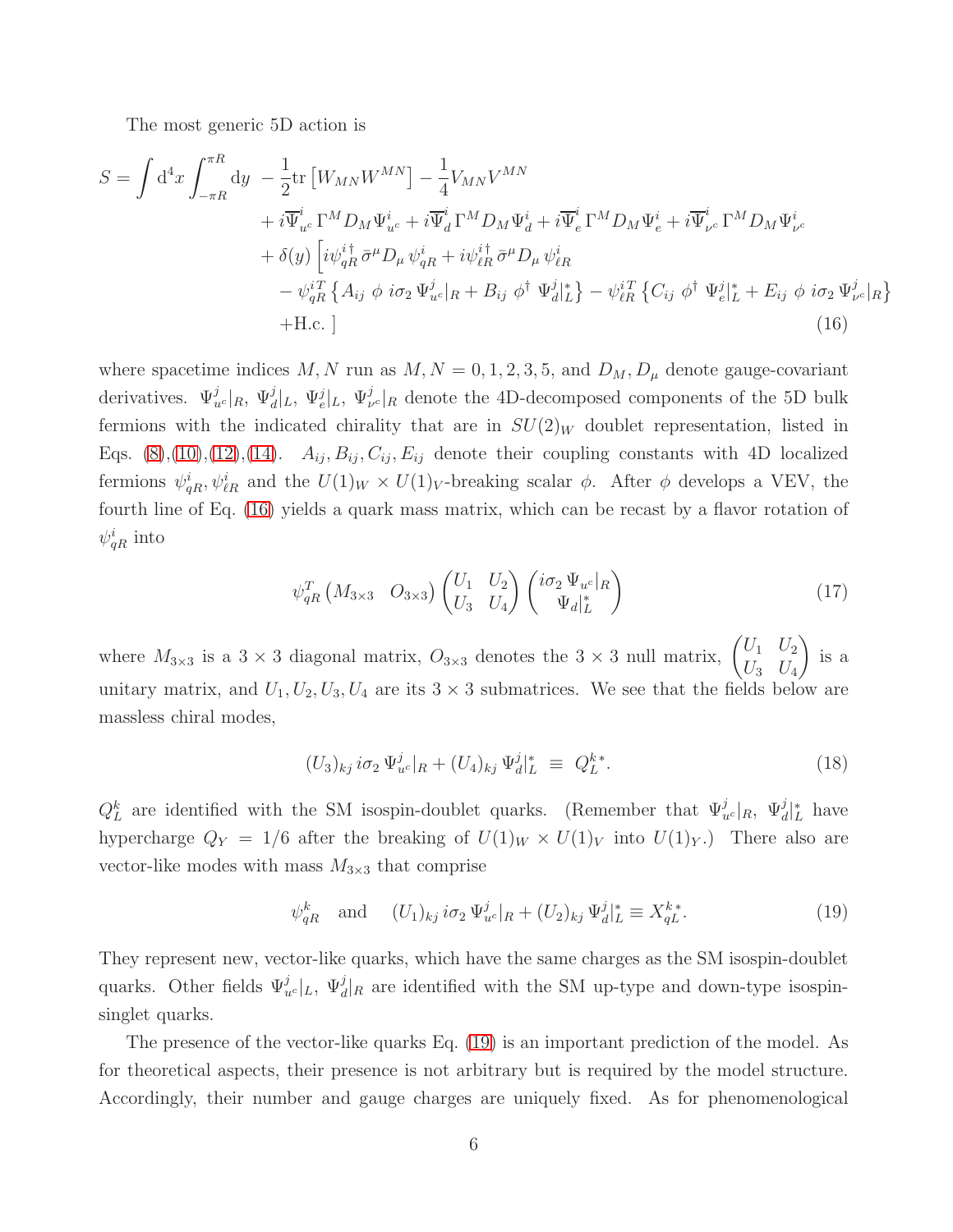aspects, since their mass  $M_{3\times 3}$  can be smaller than the compactification scale, they can modify the RG evolutions of SM parameters. This modification can fix the discrepancy between the scale of vanishing Higgs quartic coupling and that of equality of the top Yukawa and weak gauge couplings, achieving the matching of the 4D theory with the 5D GHU theory.

The quark Yukawa interactions are derived from the 5D  $SU(3)_W$  gauge interaction as

$$
S \supset 2\pi R \int d^4x \; i \frac{g_W}{\sqrt{2}} H \left\{ \Psi_{u^c}^{\dagger} \big|_{L}^{t} i \sigma_2 \; (U_3^{\dagger})_{ik} \; Q_L^{k*} + \Psi_d^i \big|_{R}^{T} \; (U_4^{\dagger})_{ik} \; Q_L^{k*} \right\} + \text{H.c.}, \tag{20}
$$

where  $g_W$  denotes the  $SU(3)_W$  gauge coupling. The up-type and down-type quark Yukawa matrices,  $Y_u$ ,  $Y_d$ , are extracted as  $Y_u = i \frac{g_W}{\sqrt{2}} U_3^*$ ,  $Y_d = -i \frac{g_W}{\sqrt{2}} U_4^*$ . Unfortunately, these Yukawa matrices are unrealistic because the unitarity relation  $U_3^{\dagger}U_3 + U_4^{\dagger}U_4 = \text{diag}(1, 1, 1)$  gives  $Y_u^{\dagger}Y_u +$  $Y_d^{\dagger} Y_d = \frac{g_W^2}{2} \text{diag}(1,1,1)$ , which contradicts the smallness of the 1st and 2nd generation Yukawa couplings. To reproduce their smallness, we introduce two generations of 4D vector-like fermions of Table [3](#page-6-0) at  $y=0$ .

Table 3: 4D vector-like fermions localized at  $y = 0$ . Index a runs as  $a = 1, 2$ .

<span id="page-6-0"></span>

|                          | $SU(3)_C$ | $SU(2)_W$ | $U(1)_W$ |            |
|--------------------------|-----------|-----------|----------|------------|
| $\chi^a_u$<br>$\chi_d^a$ |           |           |          | $\sqrt{3}$ |

4D vector-like fermions  $\chi_u^a$ ,  $\chi_d^a$  mix with the massless KK modes of 5D fermions through the term

$$
-\Delta S = \int d^4x \int_{-\pi R}^{\pi R} dy \ \delta(y) \left[ M_u^{aj} \ \chi_u^a \vert_L^T i\sigma_2 \ \Psi_{u^c}^j \vert_L + M_d^{aj} \ \chi_d^a \vert_L^{\dagger} \ \Psi_d^j \vert_R + \text{H.c.} + \mu_u^a \ \bar{\chi}_u^a \chi_u^a + \mu_d^a \ \bar{\chi}_d^a \chi_d^a \right], \tag{21}
$$

which reduces the Yukawa couplings of two generations by the ratio  $\mu_u/M_u$  or  $\mu_d/M_d$ .

Even with the above mechanism to reduce the 1st and 2nd generation Yukawa couplings, there is a tight connection between the 3rd generation Yukawa couplings and the  $SU(3)_W$  gauge coupling. Since the relation  $Y_u^{\dagger} Y_u + Y_d^{\dagger} Y_d = \frac{g_W^2}{2} \text{diag}(1,1,1)$  is still valid for the 3rd generation quarks, by neglecting the mixing between the 3rd generation and other generation quarks, we get

<span id="page-6-1"></span>
$$
y_t^2 + y_b^2 \simeq \frac{1}{2}g_W^2,\tag{22}
$$

where  $y_t, y_b$  denote the top and bottom quark Yukawa couplings. As  $y_t$  is dominantly large, and  $g_W$  matches with the weak gauge coupling, Eq. [\(22\)](#page-6-1) materializes the idea that equality of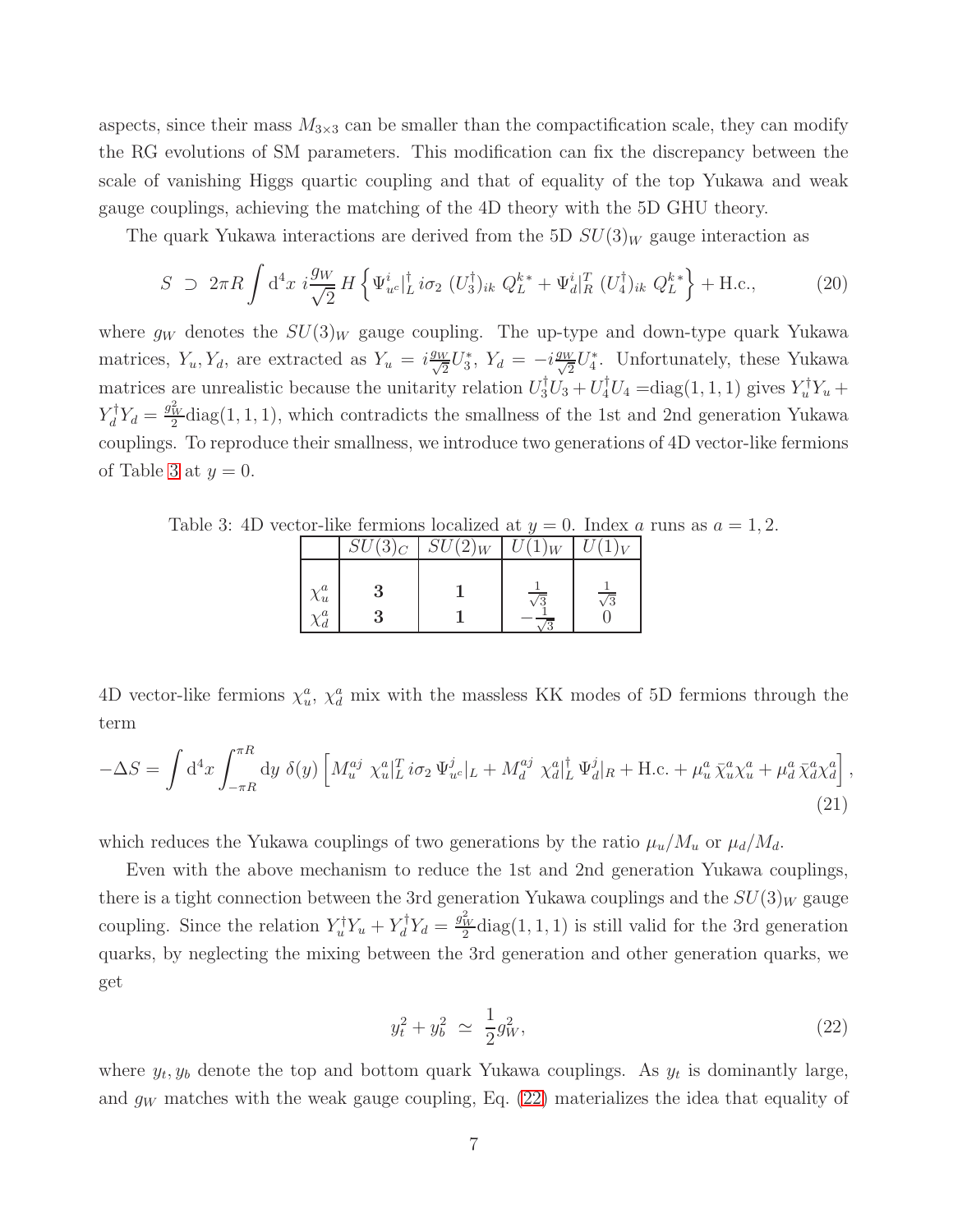the top quark Yukawa coupling and the weak gauge coupling hints at 5D GHU.

As for the lepton sector, the charged lepton Yukawa matrix and the neutrino Dirac Yukawa matrix are derived in the same fashion. The fourth line of Eq. [\(16\)](#page-5-0) gives a lepton mass matrix, which can be recast into the form

$$
\psi_{\ell R}^T \left( M'_{3 \times 3} \quad O_{3 \times 3} \right) \begin{pmatrix} V_1 & V_2 \\ V_3 & V_4 \end{pmatrix} \begin{pmatrix} \Psi_e \vert_L^* \\ i \sigma_2 \Psi_{\nu^c} \vert_R \end{pmatrix} \tag{23}
$$

where  $M'_{3\times 3}$  is a  $3\times 3$  diagonal matrix,  $\begin{pmatrix} V_1 & V_2 \\ V_3 & V_4 \end{pmatrix}$  $V_3$   $V_4$  $\setminus$ is a unitary matrix, and  $V_1, V_2, V_3, V_4$  are its  $3 \times 3$  submatrices. The massless chiral modes below,

$$
(V_3)_{kj} \Psi_e^j|_L^* + (V_4)_{kj} i\sigma_2 \Psi_{\nu^c}^j|_R \equiv L_L^{k*}, \tag{24}
$$

are identified with the SM isospin-doublet leptons. The vector-like modes with mass  $M'_{3\times 3}$  that comprise

<span id="page-7-1"></span>
$$
\psi_{\ell R}^k,
$$
  
\n
$$
(V_1)_{kj} (\Psi_e^j|_L)^* + (V_2)_{kj} i \sigma_2 \Psi_{\nu^c}^j|_R \equiv X_{\ell L}^{k*}
$$
\n(25)

represent new, vector-like leptons, which have the same charges as the SM isospin-doublet leptons. Other fields  $\Psi_e^j|_R$ ,  $\Psi_{\nu}^j|_L$  are identified with the SM charged leptons and isospin-singlet neutrinos, respectively. The realistic charged lepton Yukawa couplings and tiny active neutrino masses are obtained by introducing vector-like fermions analogous to those of Table [3.](#page-6-0)

As with the vector-like quarks, the presence of the vector-like leptons Eq. [\(25\)](#page-7-1) is an important prediction of the model.

# <span id="page-7-0"></span>3 Estimation of Vector-like Fermion Mass and Compactification Scale

The presence of vector-like quarks Eq. [\(19\)](#page-5-1) and vector-like leptons Eq. [\(25\)](#page-7-1) can modify the RG evolutions of SM parameters and amend the discrepancy between the scale of vanishing Higgs quartic coupling and that of equality of the top Yukawa and weak gauge couplings, enabling us to match the 4D theory with the 5D GHU theory. Noting this fact, we estimate the mass of the vector-like fermions with which the matching conditions of the 4D theory with the 5D GHU theory are satisfied. Additionally, we obtain the compactification scale from the matching scale.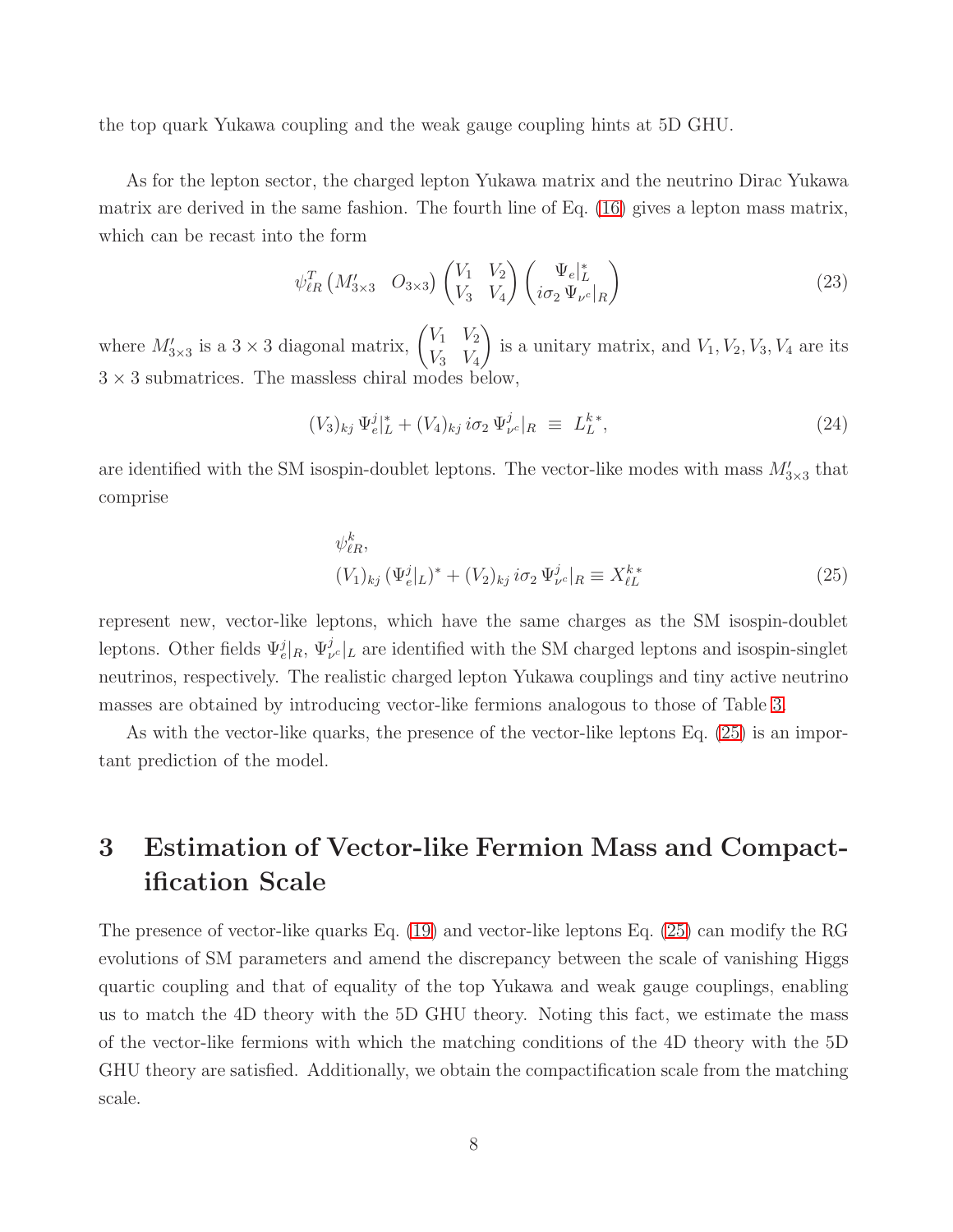The matching relates the radiatively-generated potential for the fifth dimensional component of  $SU(3)_W$  gauge boson in 5D GHU with the Higgs potential in the 4D theory. It also relates the  $SU(3)_W$  gauge coupling in the former with the weak gauge coupling and quark Yukawa couplings in the latter. For the Higgs potential, we adopt the general result [\[2\]](#page-18-1) that the scale of vanishing Higgs quartic coupling  $\lambda$  at one loop equals the compactification scale of 5D GHU models as

<span id="page-8-0"></span>
$$
\lambda \left( \frac{1}{2\pi R} \right) = 0. \tag{26}
$$

Note that Eq. [\(26\)](#page-8-0) has been derived by considering one-loop threshold corrections from all the Kaluza-Klein modes of the  $SU(3)_W$  gauge field and bulk fermions in a general 5D GHU model. Hence, we can use Eq. [\(26\)](#page-8-0) without further including threshold corrections from Kaluza-Klein modes. Note also that the 4D fermions localized at  $y = 0$  do not alter Eq. [\(26\)](#page-8-0) at oneloop level because these fermions do not couple to the Higgs field at tree level. For the weak gauge coupling and quark Yukawa couplings, we perform a tree-level matching around the compactification scale as

<span id="page-8-1"></span>
$$
g_W = g_{SU(2)_W}
$$
  
\n
$$
\frac{1}{2}g_W^2 = y_t^2 + y_b^2
$$
 at  $\mu = \frac{1}{2\pi R}$ , (27)

where  $g_{SU(2)_W}$  denotes the weak gauge coupling, and the second condition is based on Eq. [\(22\)](#page-6-1).

We numerically estimate the value of the vector-like fermion mass with which Eqs.  $(26),(27)$  $(26),(27)$ are simultaneously satisfied at one unique scale and the matching is successful. This scale is then identified with the compactification scale  $1/(2\pi R)$ . To this end, we solve the two-loop RG equations [\[15,](#page-19-9) [16,](#page-19-10) [17\]](#page-19-11) of the 4D theory (comprising the SM content and the vector-like fermions) by varying the vector-like fermion mass. The masses of the vector-like quarks and leptons are assumed degenerate, for simplicity. As for the SM parameters used as inputs of the RG equations, since the top quark pole mass significantly affects the RG evolution of the Higgs quartic coupling, we vary it in the  $3\sigma$  range of the latest measurement of the CMS Collaboration,  $170.5 \pm 0.8$  GeV [\[18\]](#page-19-12)<sup>[4](#page-8-2)</sup>. The strong gauge coupling is fixed at the central value of the same measurement, and the other parameters are fixed at their central values in accordance with Ref. [\[20\]](#page-20-0). The pole masses of the top quark, Higgs particle, and  $W, Z$  particles are translated into the input values of the top Yukawa coupling, the Higgs quartic coupling and the weak mixing angle for the RG equations by using the code [\[21\]](#page-20-1), based on the results of [\[22,](#page-20-2) [23,](#page-20-3) [24,](#page-20-4) [25,](#page-20-5) [26,](#page-20-6) [27,](#page-20-7) [28\]](#page-20-8). In Fig. [1,](#page-9-0) we give a contour plot of

<span id="page-8-3"></span>
$$
\log_{10} \left( \mu_{\lambda} / \mu_{gy} \right) \tag{28}
$$

<span id="page-8-2"></span><sup>&</sup>lt;sup>4</sup>The latest measurement of the top quark pole mass of the ATLAS Collaboration is  $171.1^{+1.2}_{-1.0}$  GeV [\[19\]](#page-20-9), which favors large values compared to the CMS result.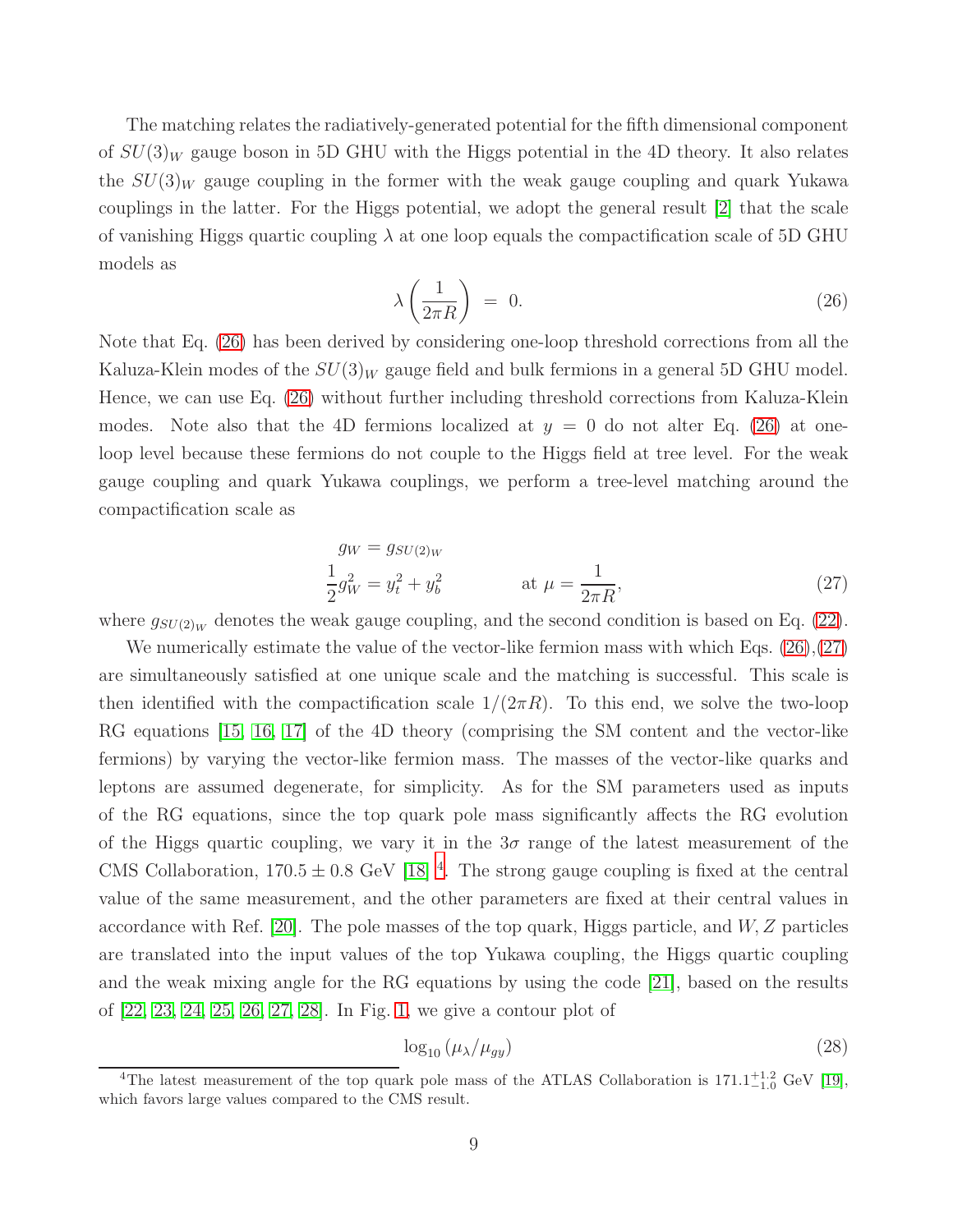where

$$
\lambda(\mu_{\lambda}) = 0, \tag{29}
$$

$$
\frac{1}{2}g_{SU(2)_W}^2|_{\mu=\mu_{gy}} = y_t^2 + y_b^2|_{\mu=\mu_{gy}},
$$
\n(30)

on the plane of the vector-like fermion mass  $M_{\text{vec}}$  versus the top quark pole mass  $M_t$ .



<span id="page-9-0"></span>Figure 1: Contour plot of  $\log_{10} (\mu_{\lambda}/\mu_{gy})$  Eq. [\(28\)](#page-8-3), which is the logarithm of the ratio of the scale where the Higgs quartic coupling vanishes and the scale where the quark Yukawa couplings and weak gauge coupling satisfy Eq. [\(27\)](#page-8-1). The vertical axis is the logarithm of the vector-like fermion mass  $log_{10}(M_{\text{vec}}/\text{GeV})$ , and the horizontal axis is the top quark pole mass  $M_t$ . The range of the horizontal axis corresponds to the  $3\sigma$  range of the top quark pole mass measured by the CMS Collaboration, and the range between the two vertical dashed lines corresponds to the  $2\sigma$  range. On the contour of  $\log_{10} (\mu_{\lambda}/\mu_{gy}) = 0$ , Eqs. [\(26\)](#page-8-0) and [\(27\)](#page-8-1) are simultaneously satisfied at one scale and the matching is successful.

The contour of  $\log_{10} (\mu_{\lambda}/\mu_{gy}) = 0$  is the region where Eqs. [\(26\)](#page-8-0) and [\(27\)](#page-8-1) are simultaneously satisfied at one scale and the matching is successful. Thus, this contour is the model's prediction on the vector-like fermion mass  $M_{\text{vec}}$  and the precise top quark pole mass. Since the contour exists only for  $M_t \gtrsim 171.4$  GeV, if future measurements of the top quark pole mass exclude this range of  $M_t$ , the present model is falsified. To confirm the model, one should test the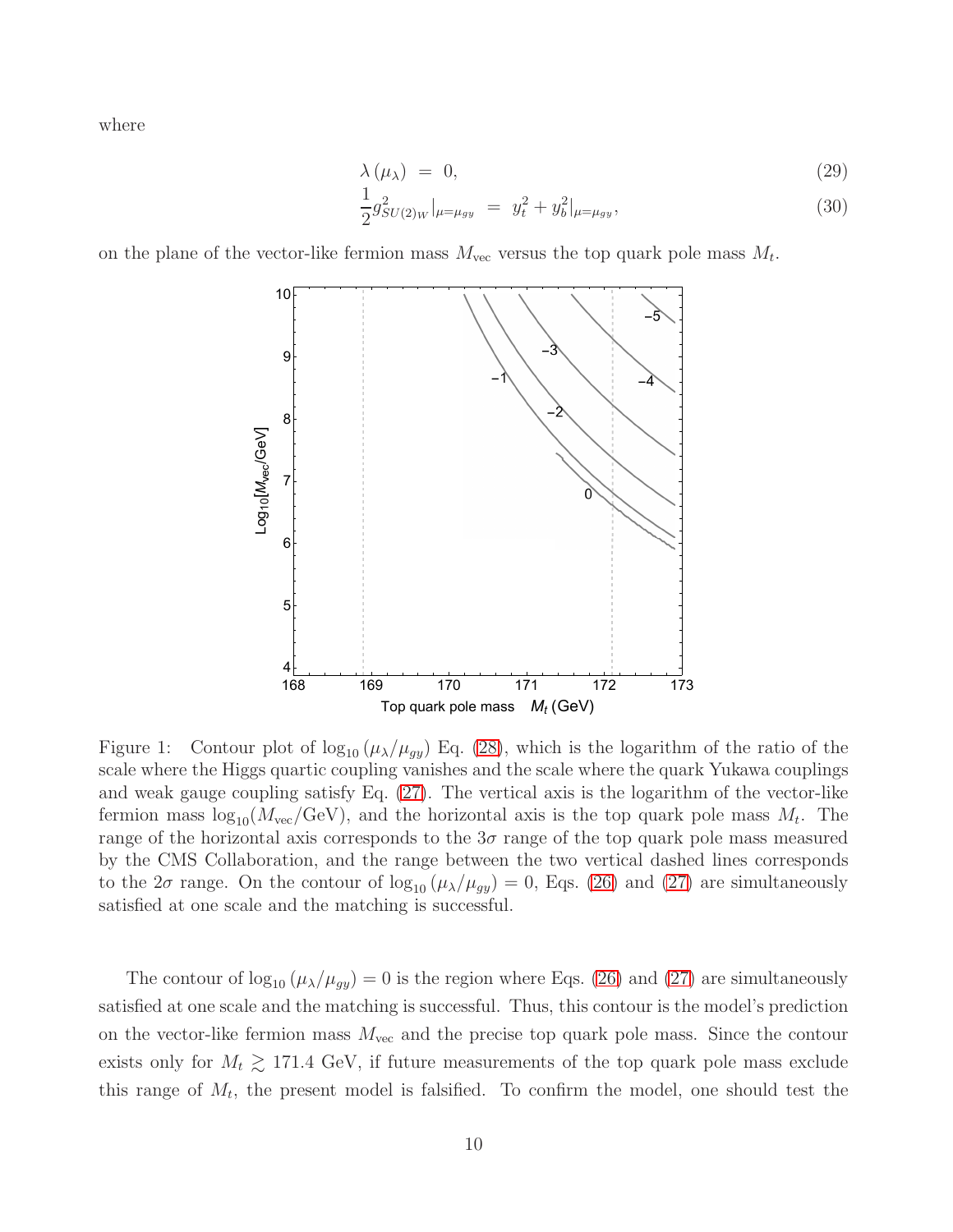relation between the vector-like fermion mass and the top quark pole mass given by the contour. This is not possible in near-future collider experiments, since the vector-like fermion mass is predicted to be above 10<sup>3</sup> TeV. On the contour of  $\log_{10} (\mu_{\lambda}/\mu_{gy}) = 0$ , the value of  $\mu_{\lambda} = \mu_{gy}$ , which corresponds to the compactification scale  $1/(2\pi R)$ , varies from  $10^{11.6}$  GeV to  $10^{10.2}$  GeV from the upper-left to the lower-right. The above range is the model's prediction on the compactification scale.

The contour of  $\log_{10} (\mu_{\lambda}/\mu_{gg}) = 0$  is interrupted at  $M_t \simeq 171.4$  GeV because for lower values of the top quark pole mass, the Higgs quartic coupling remains positive along RG evolutions and hence  $\mu_{\lambda}$  is not defined. There are no contours in the area under the contour of  $\log_{10} (\mu_{\lambda}/\mu_{gy}) = 0$  because the Higgs quartic coupling remains positive there. The reason that the Higgs quartic coupling tends to remain positive for smaller values of the vector-like fermion mass is that the presence of the vector-like fermions increases the weak gauge coupling along RG evolutions, which changes the beta function of the Higgs quartic coupling positive. To visualize the situation, we show in Fig. [2](#page-10-0) the plot of  $\log_{10} (\mu_{\lambda}/\mu_{gy})$  for a fixed value of the top quark pole mass  $M_t = 172.1$  GeV. One sees that as the vector-like fermion mass decreases,  $\log_{10} (\mu_{\lambda}/\mu_{gy})$  increases and becomes about 0, and then the plot line vanishes because  $\mu_{\lambda}$  is not defined for lower values of the vector-like fermion mass.



<span id="page-10-0"></span>Figure 2:  $\log_{10} (\mu_{\lambda}/\mu_{gy})$  versus the logarithm of the vector-like fermion mass, for a fixed value of the top quark pole mass  $M_t = 172.1$  GeV. The plot line vanishes for lower values of the vector-like fermion mass because  $\mu_{\lambda}$  is not defined.

Interestingly, those parameter sets which yield  $\mu_{\lambda}/\mu_{gy} = 1$  are critical in the sense that the Higgs quartic coupling nearly remains positive for such sets. To illustrate this, we present in Fig. [3](#page-11-1) the RG evolutions of the Higgs quartic coupling, the square sum of Yukawa couplings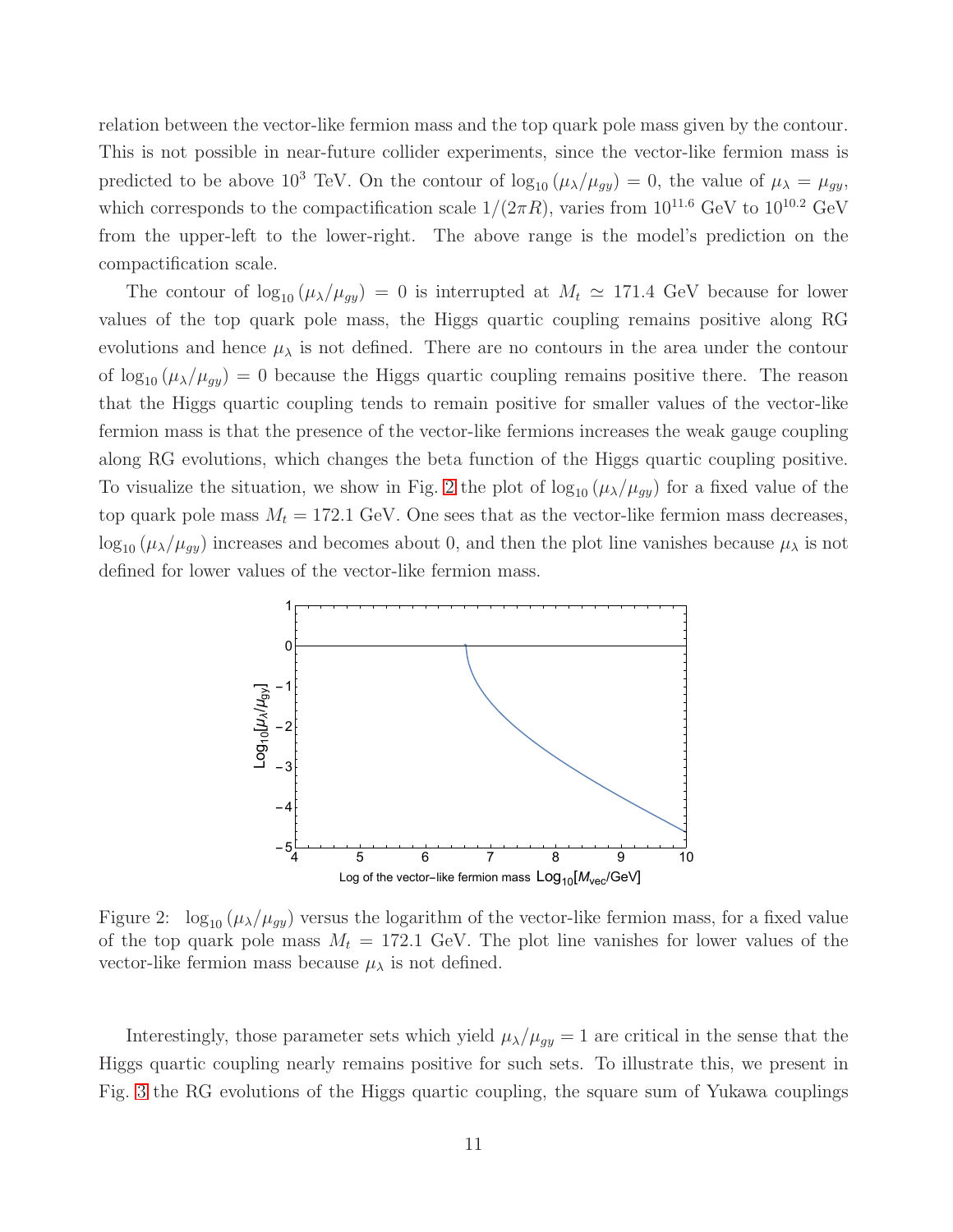and the weak gauge coupling for a parameter set  $(M_t, \log_{10}(M_{\text{vec}}/\text{GeV})) = (172.1 \text{ GeV}, 6.6)$ . The solid purple, blue and green lines are the RG evolutions of the Higgs quartic coupling, the Yukawa coupling square sum, and half the weak gauge coupling squared, respectively. The dashed lines are their RG evolutions if the 4D theory were valid at high scales. One confirms  $\mu_{\lambda}/\mu_{gy} = 1$  and that the Higgs quartic coupling nearly remains positive. For such parameter sets, even a slight decrease in the vector-like fermion mass enhances the weak gauge coupling and the Higgs quartic coupling along RG evolutions, rendering the Higgs quartic coupling non-vanishing.



<span id="page-11-1"></span>Figure 3: RG evolutions of the Higgs quartic coupling  $\lambda$ , the square sum of Yukawa couplings  $y_t^2 + y_b^2$ , and half the weak gauge coupling squared  $(1/2)g_{SU(2)_W}^2$  for  $M_t = 172.1$  GeV and  $\log_{10}(M_{\text{vec}}/\text{GeV}) = 6.6$ , colored in purple, blue and green, respectively.  $\mu$  denotes the renormalization scale. The solid lines are the RG evolutions in the current model, and the dashed lines are those if the 4D theory were valid at high scales.

#### <span id="page-11-0"></span>4 Summary

The vanishing of the Higgs quartic coupling and the proximity of the top Yukawa and weak gauge couplings at high energy scales hint at 5D GHU. Based on the above idea, we have proposed a model where the scale of vanishing Higgs quartic coupling and equality of the square sum of the top and bottom Yukawa couplings  $y_t^2 + y_b^2$  and half the weak gauge coupling squared  $(1/2)g_{SU(2)_W}^2$ , is interpreted as the compactification scale of 5D GHU. The model is characterized by the embedding of the SM fermions in 3 representation of the  $SU(3)_W$  gauge group. This embedding leads to the equality of  $y_t^2 + y_b^2$  and  $(1/2)g_{SU(2)_W}^2$  that must be satisfied at the compactification scale. The model structure necessitates the presence of isospin-doublet vector-like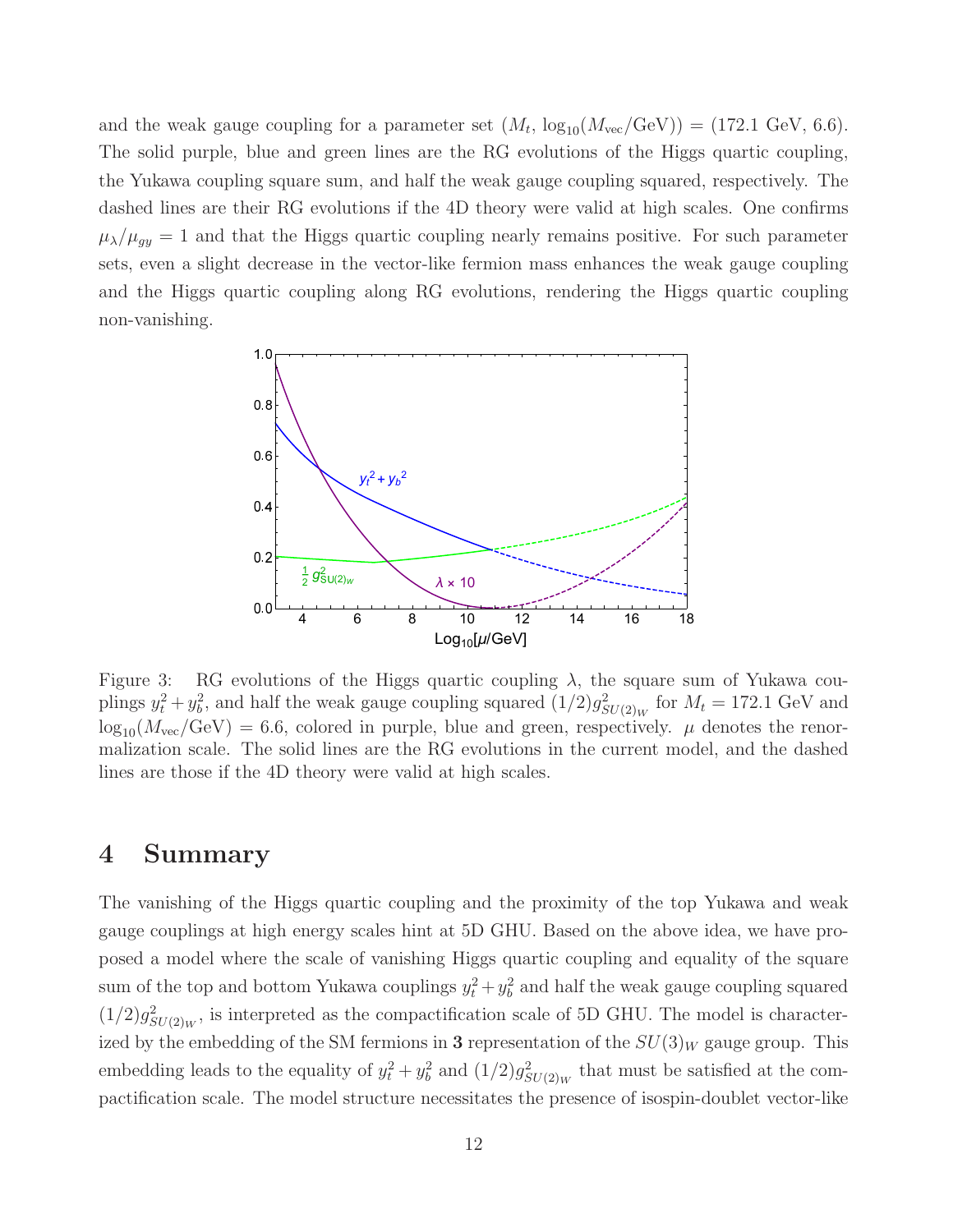quarks and leptons. These vector-like fermions modify the RG evolutions of the 4D theory and reconcile the scale of vanishing Higgs quartic coupling and that where  $y_t^2 + y_b^2 = (1/2)g_{SU(2)_W}^2$ holds, thereby achieving the successful matching of the 4D theory with 5D GHU. Based on this property, we have calculated the RG equations of the 4D theory and obtained a prediction for the vector-like fermion mass, the precise top quark pole mass, and the compactification scale. The prediction for the former two is given by the 0 contour in Fig. [1,](#page-9-0) and that for the compactification scale varies from  $10^{11.6}$  GeV to  $10^{10.2}$  GeV as one moves from the upper-left to the lower-right on the contour. About experimental testability of the model, if future measurements of the top quark pole mass exclude the region above about 171.4 GeV, the model is ruled out. The model can be confirmed by testing the relation between the vector-like fermion mass and the top quark pole mass given by the 0 contour in Fig. [1,](#page-9-0) but this is not possible in nearfuture collider experiments, since the vector-like fermion mass is predicted to be above  $10^3$  TeV.

# Acknowledgement

This work is partially supported by Scientific Grants by the Ministry of Education, Culture, Sports, Science and Technology of Japan Nos. 17K05415 and 21H000761 (N.H.) and No. 19K147101 (T.Y.), and by the United States Department of Energy Grant No. DE-SC0012447 (N.O.).

# Appendix: Matching Condition for the Higgs Quartic Coupling

We re-derive the one-loop matching condition for the Higgs quartic coupling in Ref. [\[2\]](#page-18-1) utilized in the main text,

$$
\lambda \left( \frac{1}{2\pi R} \right) = 0.
$$

First, we study a general  $SU(3)_W$  gauge theory in a five-dimensional spacetime compactified on  $S^1/Z_2$  orbifold, with 5D bulk fermions in the fundamental representation, and without 4D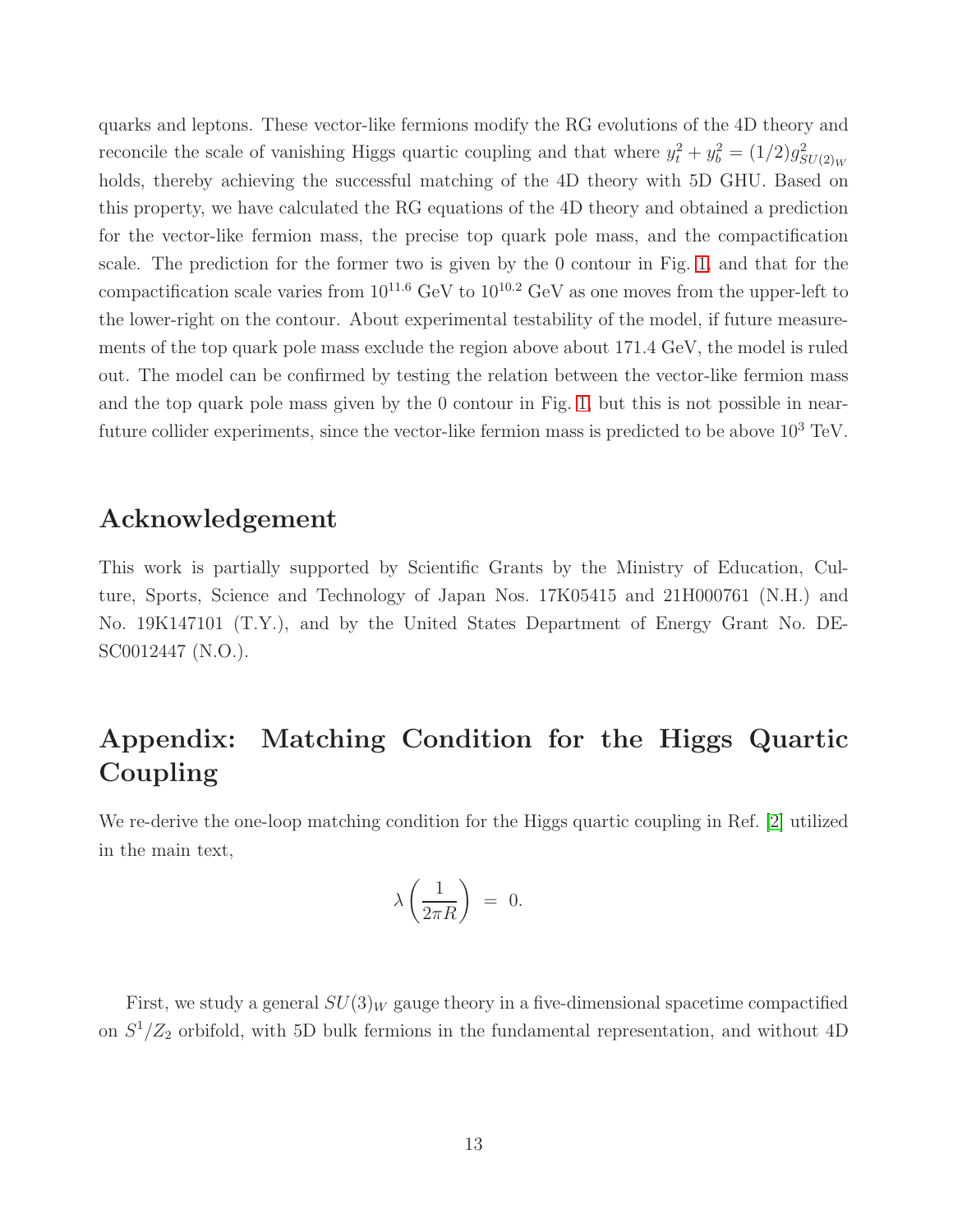chiral fermions localized at  $y = 0$  or  $\pi R$ . The action with the gauge-fixing term is given by

$$
S = \int d^4x \int_{-\pi R}^{\pi R} dy - \frac{1}{2} \text{tr} \left[ W_{MN} W^{MN} \right] - \frac{1}{\xi} \text{tr} \left[ (\partial_\mu W^\mu - \xi \overline{D}_5 W_5)^2 \right] + 2 \text{tr} \left[ b (\partial_\mu D^\mu - \xi \overline{D}_5 D_5) c \right] + \frac{i}{2} \overline{\Psi} \Gamma^M D_M \Psi - \frac{i}{2} \left( D_M \overline{\Psi} \right) \Gamma^M \Psi,
$$
(31)

where  $\xi$  is the gauge-fixing parameter, b, c are ghost fields, and  $\Psi$  represents multiple bulk fermions in the 3 representation of  $SU(3)_W$  gauge group. Also, in the first line,  $\overline{D}_5$  denotes a covariant derivative whose gauge field part is replaced by the VEV of  $W_5$  field. We restrict ourselves to the case when  $\Psi$  is  $Z_2$ -even, as  $Z_2$ -odd bulk fermions give the same contribution as  $Z_2$ -even ones to the one-loop effective potential. The gauge field, ghost fields and bulk fermions transform under the  $Z_2$  as

<span id="page-13-0"></span>
$$
W_{\mu}(y) = PW_{\mu}(-y)P^{\dagger}, \qquad W_{5}(y) = -PW_{5}(-y)P^{\dagger},
$$
  
\n
$$
b(y) = Pb(-y)P^{\dagger}, \qquad c(y) = Pc(-y)P^{\dagger},
$$
  
\n
$$
\Psi(y) = \gamma_{5}P \Psi(-y),
$$
  
\n
$$
P = \begin{pmatrix} -1 & 0 & 0 \\ 0 & -1 & 0 \\ 0 & 0 & 1 \end{pmatrix}.
$$
 (32)

The  $Z_2$  transformation property above breaks  $SU(3)_W$  into  $SU(2)_W \times U(1)_W$ . The massless mode of the  $SU(3)_W/(SU(2)_W \times U(1)_W)$  component of  $W_5$  is identified with a Higgs field. Unlike Ref. [\[2\]](#page-18-1), we do not impose any non-trivial condition for the periodic change  $y \to y + 2\pi R$ .

We compute the one-loop effective potential for the  $W_5$  VEV. To this end, we extract the quadratic part of the action Eq.  $(31)$  in the presence of the  $W_5$  VEV parametrized as

<span id="page-13-3"></span><span id="page-13-2"></span><span id="page-13-1"></span>
$$
\langle W_5 \rangle = \frac{1}{2gR} \begin{pmatrix} 0 & 0 & 0 \\ 0 & 0 & a \\ 0 & a & 0 \end{pmatrix} . \tag{33}
$$

The quadratic part is found to be

$$
S|_{\text{quad}} = \int d^4x \int_{-\pi R}^{\pi R} dy \text{ tr} \left[ W_{\mu} \left( \eta^{\mu \nu} \Box - \left( 1 - \frac{1}{\xi} \right) \partial^{\mu} \partial^{\nu} \right) W_{\nu} - W_{\mu} \overline{D}_5^2 W^{\mu} \right. \\ \left. - W_5 \Box W_5 + \xi W_5 \overline{D}_5^2 W_5 + b \Box c - \xi b \overline{D}_5^2 c \right] \\ + i \overline{\Psi} \left( \gamma^{\mu} \partial_{\mu} + i \gamma_5 \overline{D}_5 \right) \Psi \qquad (34)
$$

$$
+2\left[\int d^4x \operatorname{tr}\left[2(\partial^{\mu}W_{\mu})W_5 + W_{\mu}\overline{D}_5W^{\mu} - \xi W_5\overline{D}_5W_5\right] - \overline{\Psi}\gamma_5\Psi\right]_{y=0}^{y=\pi R}
$$
(35)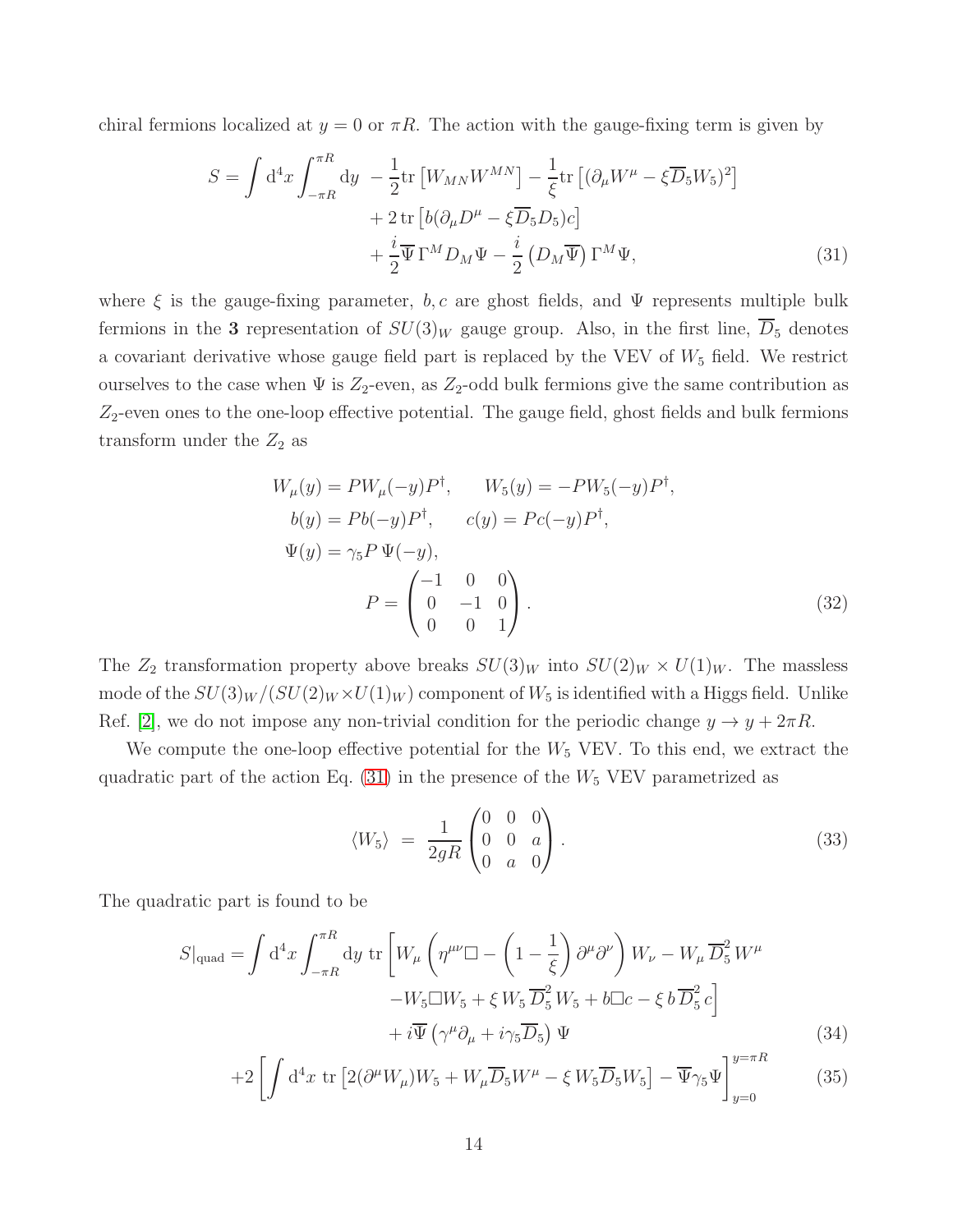where  $\overline{D}_5$  is a covariant derivative whose gauge field part is given by  $\langle W_5 \rangle$  of Eq. [\(33\)](#page-13-1). From the  $Z_2$  transformation property and the periodicity, the fields obey the following boundary conditions at  $y = 0, \pi R$ :

$$
W_{\mu}(y) = PW_{\mu}(y)P^{\dagger}, \qquad W_{5}(y) = -PW_{5}(y)P^{\dagger},
$$
  
\n
$$
\overline{D}_{5}W_{\mu}(y) = -P\overline{D}_{5}W_{\mu}(y)P^{\dagger}, \qquad W_{5}(y) = P\overline{D}_{5}W_{5}(y)P^{\dagger},
$$
  
\n
$$
b(y) = Pb(y)P^{\dagger}, \qquad c(y) = Pc(y)P^{\dagger},
$$
  
\n
$$
\overline{D}_{5}b(y) = -P\overline{D}_{5}b(y)P^{\dagger}, \qquad \overline{D}_{5}c(y) = -P\overline{D}_{5}c(y)P^{\dagger},
$$
  
\n
$$
\Psi(y) = \gamma_{5}P\Psi(y),
$$
  
\n
$$
\overline{D}_{5}\Psi(y) = -\gamma_{5}\overline{D}_{5}P\Psi(y)
$$
  
\nat  $y = 0, \pi R.$  (36)

Note that given the above boundary conditions, the boundary action Eq. [\(35\)](#page-13-2) vanishes, and the ghost term is Hermite. We calculate the eigenvalues of the quadratic operators in the bulk Eq. [\(34\)](#page-13-3) under the condition that the eigenfunctions fulfill the boundary conditions Eq. [\(36\)](#page-14-0). The eigenvalue equations are given by

<span id="page-14-0"></span>
$$
\left(\eta^{\mu\nu}\Box - \left(1 - \frac{1}{\xi}\right)\partial^{\mu}\partial^{\nu}\right)W_{\nu} - \overline{D}_{5}^{2}W^{\mu} = \lambda_{W_{\mu}}W^{\mu},
$$

$$
-\Box W_{5} + \xi\,\overline{D}_{5}^{2}W_{5} = \lambda_{W_{5}}W_{5},
$$

$$
\Box c - \xi\,\overline{D}_{5}^{2}c = \lambda_{c}c,
$$

$$
\Box b - \xi\,\overline{D}_{5}^{2}b = \lambda_{b}b,
$$

$$
\left(i\gamma^{\mu}\partial_{\mu} - \gamma_{5}\overline{D}_{5}\right)^{2}\Psi = \lambda_{\Psi}\Psi.
$$
(37)

The solutions to the above equations, before the boundary conditions are imposed, are in the form,

$$
W_{\mu} = e^{\pm ipx} \Omega(y) \left\{ C_{\mu}^{TL} \cos(m y) + S_{\mu}^{TL} \sin(m y) \right\} \Omega^{\dagger}(y)
$$
  
+  $e^{\pm ipx} \Omega(y) \left\{ C_{\mu}^{S} \cos(m y) + S_{\mu}^{S} \sin(m y) \right\} \Omega^{\dagger}(y)$   

$$
W_{5} = e^{\pm ipx} \Omega(y) \left\{ C_{5} \cos(m y) + S_{5} \sin(m y) \right\} \Omega^{\dagger}(y)
$$
  

$$
c = e^{\pm ipx} \Omega(y) \left\{ C_{c} \cos(m y) + S_{c} \sin(m y) \right\} \Omega^{\dagger}(y)
$$
  

$$
b = e^{\pm ipx} \Omega(y) \left\{ C_{b} \cos(m y) + S_{b} \sin(m y) \right\} \Omega^{\dagger}(y)
$$
  

$$
\Psi = e^{\pm ipx} \Omega(y) \left\{ C^{L} \cos(m y) + S^{L} \sin(m y) \right\} + e^{\pm ipx} \Omega(y) \left\{ C^{R} \cos(m y) + S^{R} \sin(m y) \right\},
$$
  
(38)

where

<span id="page-14-1"></span>
$$
\Omega(y) = \exp\left[ig \int_0^y \langle W_5 \rangle dy'\right] = \exp\left[\frac{i}{2} \begin{pmatrix} 0 & 0 & 0 \\ 0 & 0 & a \\ 0 & a & 0 \end{pmatrix} \frac{y}{R}\right].
$$
\n(39)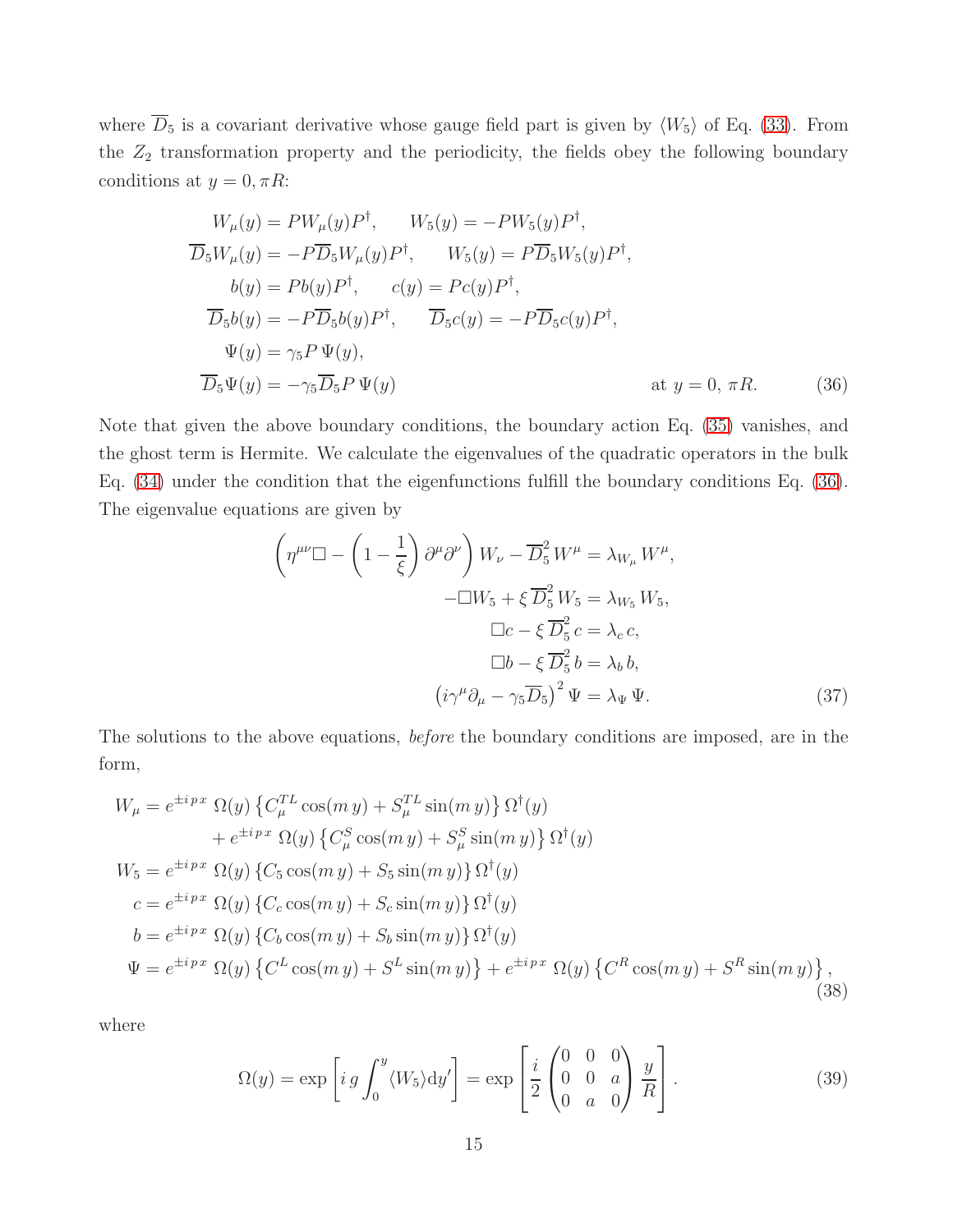Here  $p$  denotes a four-momentum, and  $m$  denotes the mass of Kaluza-Klein modes determined from the boundary conditions. The zero-modes correspond to the case where  $m = 0$ . The C's and S's are constants satisfying  $p^{\mu}C_{\mu}^{TL} = p^{\mu}S_{\mu}^{TL} = 0$ ,  $C_{\mu}^{S} \propto S_{\mu}^{TL} \propto p_{\mu}$ ,  $\gamma_5 C^{L} = -C^{L}$ ,  $\gamma_5 S^L = -S^L$ ,  $\gamma_5 C^R = C^R$ ,  $\gamma_5 S^R = S^R$ . The corresponding eigenvalues are given by

<span id="page-15-3"></span>
$$
\lambda_{W_{\mu}^{TL}} = -p^2 + m^2, \qquad \lambda_{W_{\mu}^{S}} = -p^2/\xi + m^2, \n\lambda_{W_{5}} = p^2 - \xi m^2, \n\lambda_{c} = -p^2 + \xi m^2, \n\lambda_{b} = -p^2 + \xi m^2, \n\lambda_{\Psi} = -p^2 + m^2.
$$
\n(40)

Now we impose the boundary conditions Eq. [\(36\)](#page-14-0) on the solutions Eq. [\(38\)](#page-14-1) and determine the value of m. The boundary conditions are equivalent to the following constraints on the constants:

$$
PC_{\mu}^{TL}P^{\dagger} = C_{\mu}^{TL}, \qquad PS_{\mu}^{TL}P^{\dagger} = -S_{\mu}^{TL},
$$
  
\n
$$
P\Omega(\pi R) \left\{ C_{\mu}^{TL}\cos(m\pi R) + S_{\mu}^{TL}\sin(m\pi R) \right\} \Omega^{\dagger}(\pi R)P^{\dagger}
$$
  
\n
$$
= \Omega(\pi R) \left\{ C_{\mu}^{TL}\cos(m\pi R) + S_{\mu}^{TL}\sin(m\pi R) \right\} \Omega^{\dagger}(\pi R),
$$
  
\n
$$
P\Omega(\pi R) \left\{ -C_{\mu}^{TL}\sin(m\pi R) + S_{\mu}^{TL}\cos(m\pi R) \right\} \Omega^{\dagger}(\pi R)P^{\dagger}
$$
  
\n
$$
= -\Omega(\pi R) \left\{ -C_{\mu}^{TL}\sin(m\pi R) + S_{\mu}^{TL}\cos(m\pi R) \right\} \Omega^{\dagger}(\pi R)
$$
(41)

<span id="page-15-0"></span>(the same for  $C_{\mu}^{S}$ ,  $S_{\mu}^{S}$ ,  $C_{c}$ ,  $S_{c}$ ,  $C_{b}$ ,  $S_{b}$ , and the sign is flipped for  $C_{5}$ ,  $S_{5}$ ),

and

$$
PC^{L} = -C^{L}, \qquad PS^{L} = S^{L},
$$
  
\n
$$
P\Omega(\pi R) \{ C^{L} \cos(m \pi R) + S^{L} \sin(m \pi R) \} = -\Omega(\pi R) \{ C^{L} \cos(m \pi R) + S^{L} \sin(m \pi R) \},
$$
  
\n
$$
P\Omega(\pi R) \{-C^{L} \sin(m \pi R) + S^{L} \cos(m \pi R) \} = \Omega(\pi R) \{-C^{L} \sin(m \pi R) + S^{L} \cos(m \pi R) \},
$$
  
\n
$$
PC^{R} = C^{R}, \qquad PS^{R} = -S^{R},
$$
  
\n
$$
P\Omega(\pi R) \{ C^{R} \cos(m \pi R) + S^{R} \sin(m \pi R) \} = \Omega(\pi R) \{ C^{R} \cos(m \pi R) + S^{R} \sin(m \pi R) \},
$$
  
\n
$$
P\Omega(\pi R) \{-C^{R} \sin(m \pi R) + S^{R} \cos(m \pi R) \} = -\Omega(\pi R) \{-C^{R} \sin(m \pi R) + S^{R} \cos(m \pi R) \}.
$$
  
\n(42)

In Eq. [\(41\)](#page-15-0), non-zero solutions for the set  $(C_{\mu}^{TL}\cos(m y), S_{\mu}^{TL}\sin(m y))$  exist when

<span id="page-15-2"></span><span id="page-15-1"></span>
$$
m = \frac{n}{R}, \quad \frac{n \pm a/2}{R}, \quad \frac{n \pm a}{R} \qquad (n = 0, \pm 1, \pm 2, \ldots), \tag{43}
$$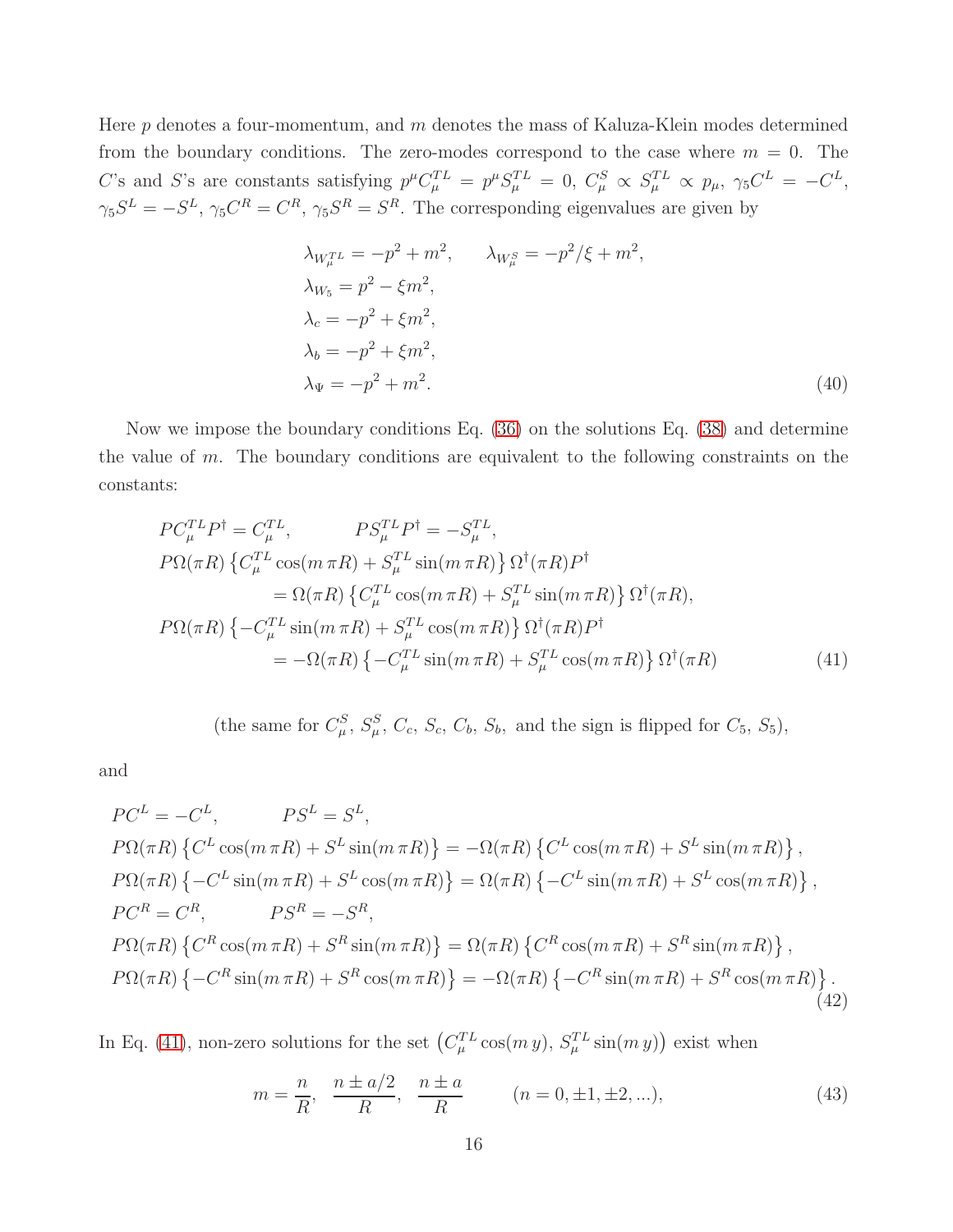and when  $n > 0$  there are one solution for  $m = n/R$ , two solutions for each of  $m = (n \pm \frac{a}{2})$  $\frac{a}{2})/R,$ and one solution for each of  $m = (n \pm a)/R$ . The solutions when  $n < 0$  are degenerate with those when  $n > 0$ . When  $n = 0$ , there are one solution for  $m = 0$ , two common solutions for  $m = \pm \frac{a}{2}$  $\frac{a}{2}/R$ , and one common solution for  $m = \pm a/R$ , which respectively correspond to the photon,  $W^{\pm}$  bosons, and Z boson with wrong Weinberg angle. The values of m and the number of solutions for each m are the same for  $(C_{\mu}^{S}, S_{\mu}^{S}), (C_{c}, S_{c}), (C_{b}, S_{b}),$  and  $(C_{5}, S_{5}).$ 

In Eq. [\(42\)](#page-15-1), non-zero solutions for the set  $(C^L \cos(m y), S^L \sin(m y))$  exist when

$$
m = \frac{n}{R}, \quad \frac{n \pm a/2}{R} \qquad (n = 0, \pm 1, \pm 2, \ldots), \tag{44}
$$

and when  $n > 0$  there are one solution for  $m = n/R$  and one solution for each of  $m = (n \pm \frac{a}{2})$  $\frac{a}{2})/R$ . The solutions when  $n < 0$  are degenerate with those when  $n > 0$ . When  $n = 0$ , there are one solution for  $m = 0$  and one common solution for  $m = \pm \frac{a}{2}$  $\frac{a}{2}/R$ , which respectively correspond to one Weyl fermion that does not have a Yukawa coupling with the Higgs field  $^5$  $^5$  and one of a pair of Weyl fermions that have a Yukawa coupling.

Non-zero solutions for the set  $(C^R \cos(m y), S_R \sin(m y))$  exist when

<span id="page-16-1"></span>
$$
m = \frac{n}{R}, \quad \frac{n \pm a/2}{R} \qquad (n = 0, \pm 1, \pm 2, \ldots), \tag{45}
$$

and when  $n > 0$  there are one solution for  $m = n/R$  and one solution for each of  $m = (n \pm \frac{a}{2})$  $\frac{a}{2})/R$ . The solutions when  $n < 0$  are degenerate with those when  $n > 0$ . When  $n = 0$ , there only is one common solution for  $m = \pm \frac{a}{2}$  $\frac{a}{2}/R$ , which corresponds to one of a pair of Weyl fermions that have a Yukawa coupling.

Substituting Eqs. [\(43\)](#page-15-2)-[\(45\)](#page-16-1) into Eqs. [\(40\)](#page-15-3), we obtain the true eigenvalues.

From the eigenvalues and their duplications found above, the one-loop effective potential for the  $W_5$  VEV  $\alpha$  is computed as

$$
V_{\text{eff}}(a) - V_{\text{eff}}(0)
$$
  
=  $-\frac{i}{2} \int \frac{d^4 p}{(2\pi)^4} \sum_{n=1}^{\infty} \left[ 3 \left\{ 2 \log \frac{-p^2 + (n + \frac{a}{2})^2 / R^2}{-p^2 + n^2 / R^2} + 2 \log \frac{-p^2 + (n - \frac{a}{2})^2 / R^2}{-p^2 + n^2 / R^2} + \log \frac{-p^2 + (n + a)^2 / R^2}{-p^2 + n^2 / R^2} + \log \frac{-p^2 + (n - a)^2 / R^2}{-p^2 + n^2 / R^2} \right\}$   
 $-2N_{\Psi} \left\{ 2 \log \frac{-p^2 + (n + \frac{a}{2})^2 / R^2}{-p^2 + n^2 / R^2} + 2 \log \frac{-p^2 + (n - \frac{a}{2})^2 / R^2}{-p^2 + n^2 / R^2} \right\}$   
+  $3 \left\{ 2 \log \frac{-p^2 + (\frac{a}{2})^2 / R^2}{-p^2} + \log \frac{-p^2 + a^2 / R^2}{-p^2} \right\} - 4N_{\Psi} \log \frac{-p^2 + (\frac{a}{2})^2 / R^2}{-p^2}.$  (46)

<span id="page-16-0"></span><sup>5</sup> In the model of the main text, this fermion gains a vector-like mass with a 4D fermion localized at an orbifold fixed point.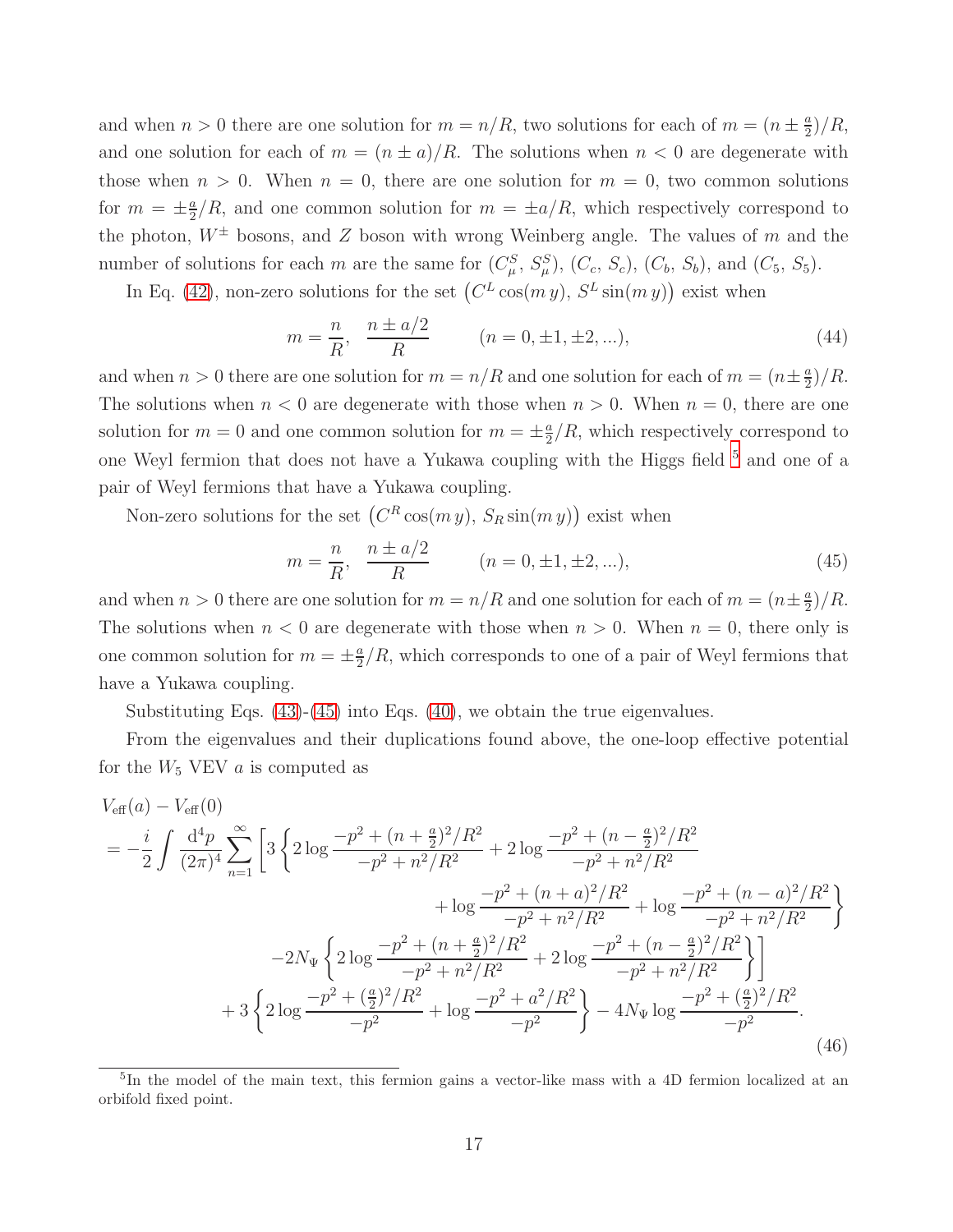After summation over *n* and a Wick rotation with  $p^0 = ip_E^0$ , one gets

$$
V_{\text{eff}}(a) - V_{\text{eff}}(0)
$$
  
=  $\frac{1}{2} \int \frac{d^4 p_E}{(2\pi)^4} 3 \left\{ 2 \log \left( 1 + \frac{\sin^2(\pi \frac{a}{2})}{\sinh^2(\pi R p_E)} \right) + \log \left( 1 + \frac{\sin^2(\pi a)}{\sinh^2(\pi R p_E)} \right) \right\}$   
-  $4N_{\Psi} \log \left( 1 + \frac{\sin^2(\pi \frac{a}{2})}{\sinh^2(\pi R p_E)} \right),$  (47)

where  $p_E^2$  denotes the Wick-rotated momentum squared, and  $p_E$  denotes its square root. Note that the above effective potential is finite.

We are interested in the Higgs quartic coupling derived from the effective potential Eq. [\(47\)](#page-17-0). We have a formula,

<span id="page-17-1"></span><span id="page-17-0"></span>
$$
\frac{d^4}{da^4} \int \frac{d^4 p_E}{(2\pi)^4} \log \left( 1 + \frac{\sin^2(\pi a)}{\sinh^2(\pi R p_E)} \right) = \frac{3}{4\pi^2} \frac{1}{R^4} \log \left( 4\sin^2(\pi a) \right). \tag{48}
$$

Applying Eq. [\(48\)](#page-17-1) to Eq. [\(47\)](#page-17-0), we find that the quartic coupling for the physical Higgs boson h is derived as

$$
\frac{d^4}{dh^4}V_{\text{eff}}(a) = (gR)^4 \frac{d^4}{da^4} V_{\text{eff}}(a)
$$
  
=  $\frac{3}{8\pi^2} g^4 \left\{ 3 \cdot 2 \cdot \frac{1}{2^4} \log \left( 4 \sin^2(\pi \frac{a}{2}) \right) + 3 \log \left( 4 \sin^2(\pi a) \right) - 4N_{\Psi} \cdot \frac{1}{2^4} \log \left( 4 \sin^2(\pi \frac{a}{2}) \right) \right\}.$  (49)

This should be compared with the Higgs quartic coupling derived from the one-loop effective potential of a 4D model that contains  $W^{\pm}$  bosons with mass  $m = \frac{a}{2}$  $\frac{a}{2}/R$ , Z boson with mass  $m = a/R$ ,  $N_{\Psi}$  Dirac fermions with mass  $m = \frac{a}{2}$  $\frac{a}{2}/R$ , and a Higgs boson whose quartic coupling vanishes at tree level. In the 4D model, the Higgs quartic coupling derived from the one-loop effective potential reads

$$
\frac{\mathrm{d}^4}{\mathrm{d}h^4} V_{\mathrm{pSM\,eff}} = \lambda(\mu) + \frac{3}{8\pi^2} \left\{ 3 \cdot 2 \left( \frac{g}{2} \right)^4 \log \frac{\frac{1}{4}g^2 h^2}{\mu^2} + 3g^4 \log \frac{g^2 h^2}{\mu^2} - 4N_{\Psi} \left( \frac{g}{2} \right)^4 \log \frac{\frac{1}{4}g^2 h^2}{\mu^2} \right\}, \tag{50}
$$

where  $\mu$  denotes the renormalization scale and  $\lambda(\mu)$  is the Higgs quartic coupling generated from RG evolutions. In Eq. [\(49\)](#page-17-2), when  $a \ll 1$  but log a is still  $O(1)$  (note that a need not correspond to the true Higgs VEV 246 GeV when deriving the matching condition for the Higgs quartic coupling), one can make approximations of  $\log(4\sin^2(\pi a)) \simeq \log(4\pi^2 a^2)$  and  $\log(4\sin^2(\pi a))$  $\frac{a}{2})$ )  $\simeq$  $log(\pi^2 a^2)$ , while perturbation theory remains valid. Given these approximations, and noting that h in Eq. [\(50\)](#page-17-3) is related to a as  $h = a/(gR)$ , we obtain from the comparison of Eqs. [\(49\)](#page-17-2),[\(50\)](#page-17-3) the following one-loop matching condition for the Higgs quartic coupling:

<span id="page-17-3"></span><span id="page-17-2"></span>
$$
\lambda \left( \frac{1}{2\pi R} \right) = 0.
$$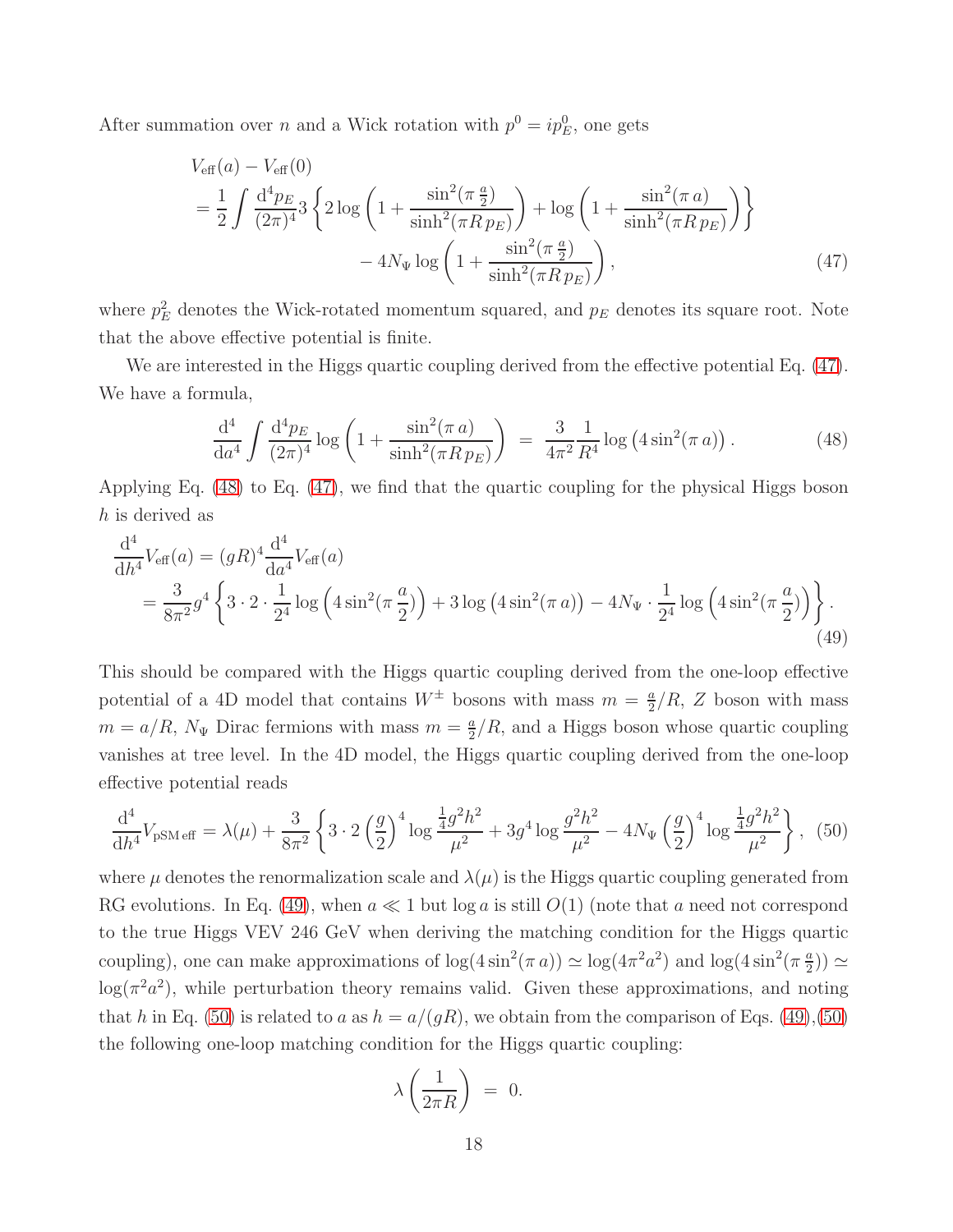In addition to the field content of the above general model, the model of the main text contains extra  $U(1)_V$  gauge group that is involved in the breaking of  $U(1)_W \times U(1)_V \to U(1)_Y$ , and 4D chiral fermions localized at  $y = 0$  that mix with 4D-decomposed components of the 5D bulk fermions along the breaking. However, the presence of the  $U(1)_V$  gauge group and the 4D chiral fermions has negligible impact on the matching condition  $\lambda(\frac{1}{2\pi R}) = 0$ , as shown below. The scale of the  $U(1)_W \times U(1)_V \to U(1)_Y$  breaking is given by the VEV of a scalar  $\phi$  localized at  $y = 0$ . When coupling constants  $A_{ij}, B_{ij}, C_{ij}, E_{ij}$  in Eq. [\(16\)](#page-5-0) are  $O(1)$ , we have

$$
M_{\rm vec} \sim \langle \phi \rangle. \tag{51}
$$

As seen in Section [3,](#page-7-0) the model predicts  $M_{\text{vec}} < 10^{7.5}$  GeV and  $1/(2\pi R) > 10^{10.2}$  GeV, and hence there is a large hierarchy between  $\langle \phi \rangle$  and the compactification scale given by  $\langle \phi \rangle/(2\pi R) \lesssim 10^{-2.7}$ . Consequently, the mixing of the  $U(1)_V$  and  $U(1)_W$  gauge bosons and that of the 4D chiral fermions and 4D-decomposed components of the 5D bulk fermions, induced by  $\langle \phi \rangle$ , change the scale of  $\lambda = 0$  only by a negligible amount of about 10<sup>-2.7</sup> or below.

# <span id="page-18-0"></span>References

- [1] D. Buttazzo, G. Degrassi, P. P. Giardino, G. F. Giudice, F. Sala, A. Salvio and A. Strumia, "Investigating the near-criticality of the Higgs boson," JHEP 12, 089 (2013) [\[arXiv:1307.3536](http://arxiv.org/abs/1307.3536) [hep-ph]].
- <span id="page-18-1"></span>[2] N. Haba, S. Matsumoto, N. Okada and T. Yamashita, "Effective theoretical approach of Gauge-Higgs unification model and its phenomenological applications," JHEP 02, 073 (2006) [\[arXiv:hep-ph/0511046](http://arxiv.org/abs/hep-ph/0511046) [hep-ph]].
- <span id="page-18-2"></span>[3] N. Haba, S. Matsumoto, N. Okada and T. Yamashita, "Effective Potential of Higgs Field in Warped Gauge-Higgs Unification," Prog. Theor. Phys. 120, 77-98 (2008) [\[arXiv:0802.3431](http://arxiv.org/abs/0802.3431) [hep-ph]].
- <span id="page-18-4"></span><span id="page-18-3"></span>[4] J. Carson and N. Okada, "125 GeV Higgs boson mass from 5D gauge-Higgs unification," PTEP 2018, no.3, 033B03 (2018) [\[arXiv:1510.03092](http://arxiv.org/abs/1510.03092) [hep-ph]].
- [5] N. Haba, N. Okada and T. Yamada, "Proton decay prediction from a gauge-Higgs unification scenario in five dimensions," Phys. Rev. D  $94$ , no.7,  $071701(R)$  (2016) [\[arXiv:1608.04065](http://arxiv.org/abs/1608.04065) [hep-ph]].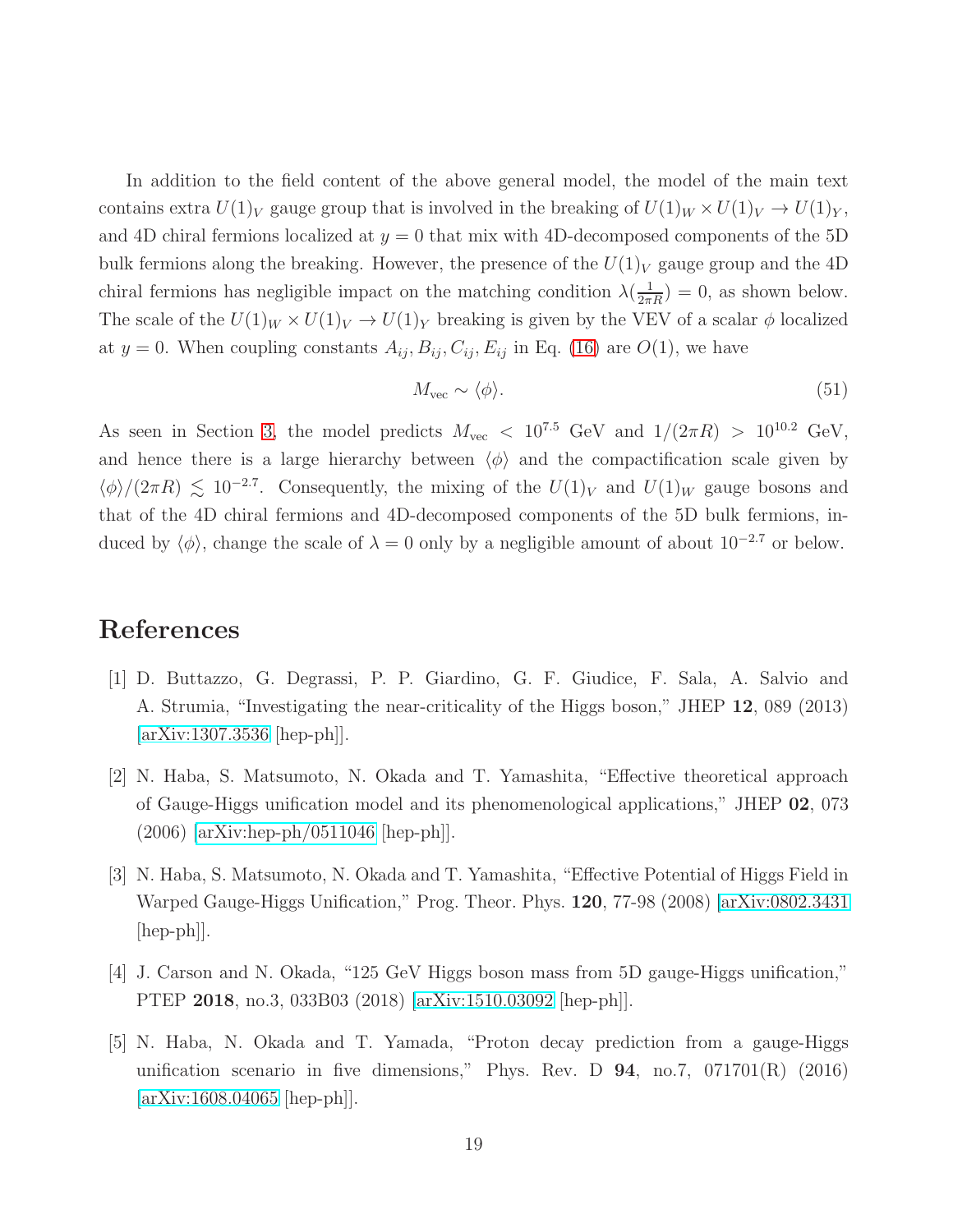- <span id="page-19-1"></span><span id="page-19-0"></span>[6] N. S. Manton, "A New Six-Dimensional Approach to the Weinberg-Salam Model," Nucl. Phys. B 158, 141-153 (1979)
- <span id="page-19-2"></span>[7] D. B. Fairlie, "Higgs' Fields and the Determination of the Weinberg Angle," Phys. Lett. B 82, 97-100 (1979)
- <span id="page-19-3"></span>[8] D. B. Fairlie, "Two Consistent Calculations of the Weinberg Angle," J. Phys. G 5, L55 (1979)
- <span id="page-19-4"></span>[9] Y. Hosotani, "Dynamical Mass Generation by Compact Extra Dimensions," Phys. Lett. B 126, 309-313 (1983)
- <span id="page-19-5"></span>[10] Y. Hosotani, "Dynamical Gauge Symmetry Breaking as the Casimir Effect," Phys. Lett. B 129, 193-197 (1983)
- <span id="page-19-6"></span>[11] Y. Hosotani, "Dynamics of Nonintegrable Phases and Gauge Symmetry Breaking," Annals Phys. 190, 233 (1989)
- <span id="page-19-7"></span>[12] I. Antoniadis, "A Possible new dimension at a few TeV," Phys. Lett. B 246, 377-384 (1990)
- <span id="page-19-8"></span>[13] I. Antoniadis and K. Benakli, "Limits on extra dimensions in orbifold compactifications of superstrings," Phys. Lett. B 326, 69-78 (1994) [\[arXiv:hep-th/9310151](http://arxiv.org/abs/hep-th/9310151) [hep-th]].
- [14] A. Abdalgabar, M. O. Khojali, A. S. Cornell, G. Cacciapaglia and A. Deandrea, "Unification of gauge and Yukawa couplings," Phys. Lett. B 776, 231-235 (2018) [\[arXiv:1706.02313](http://arxiv.org/abs/1706.02313) [hep-ph]].
- <span id="page-19-9"></span>[15] M. E. Machacek and M. T. Vaughn, "Two Loop Renormalization Group Equations in a General Quantum Field Theory. 1. Wave Function Renormalization," Nucl. Phys. B 222, 83-103 (1983)
- <span id="page-19-11"></span><span id="page-19-10"></span>[16] M. E. Machacek and M. T. Vaughn, "Two Loop Renormalization Group Equations in a General Quantum Field Theory. 2. Yukawa Couplings," Nucl. Phys. B 236, 221-232 (1984)
- [17] M. E. Machacek and M. T. Vaughn, "Two Loop Renormalization Group Equations in a General Quantum Field Theory. 3. Scalar Quartic Couplings," Nucl. Phys. B 249, 70-92 (1985)
- <span id="page-19-12"></span>[18] A. M. Sirunyan *et al.* [CMS], "Measurement of  $t\bar{t}$  normalised multi-differential cross sections in pp collisions at  $\sqrt{s}$  = 13 TeV, and simultaneous determination of the strong coupling strength, top quark pole mass, and parton distribution functions," Eur. Phys. J. C 80, no.7, 658 (2020) [\[arXiv:1904.05237](http://arxiv.org/abs/1904.05237) [hep-ex]].